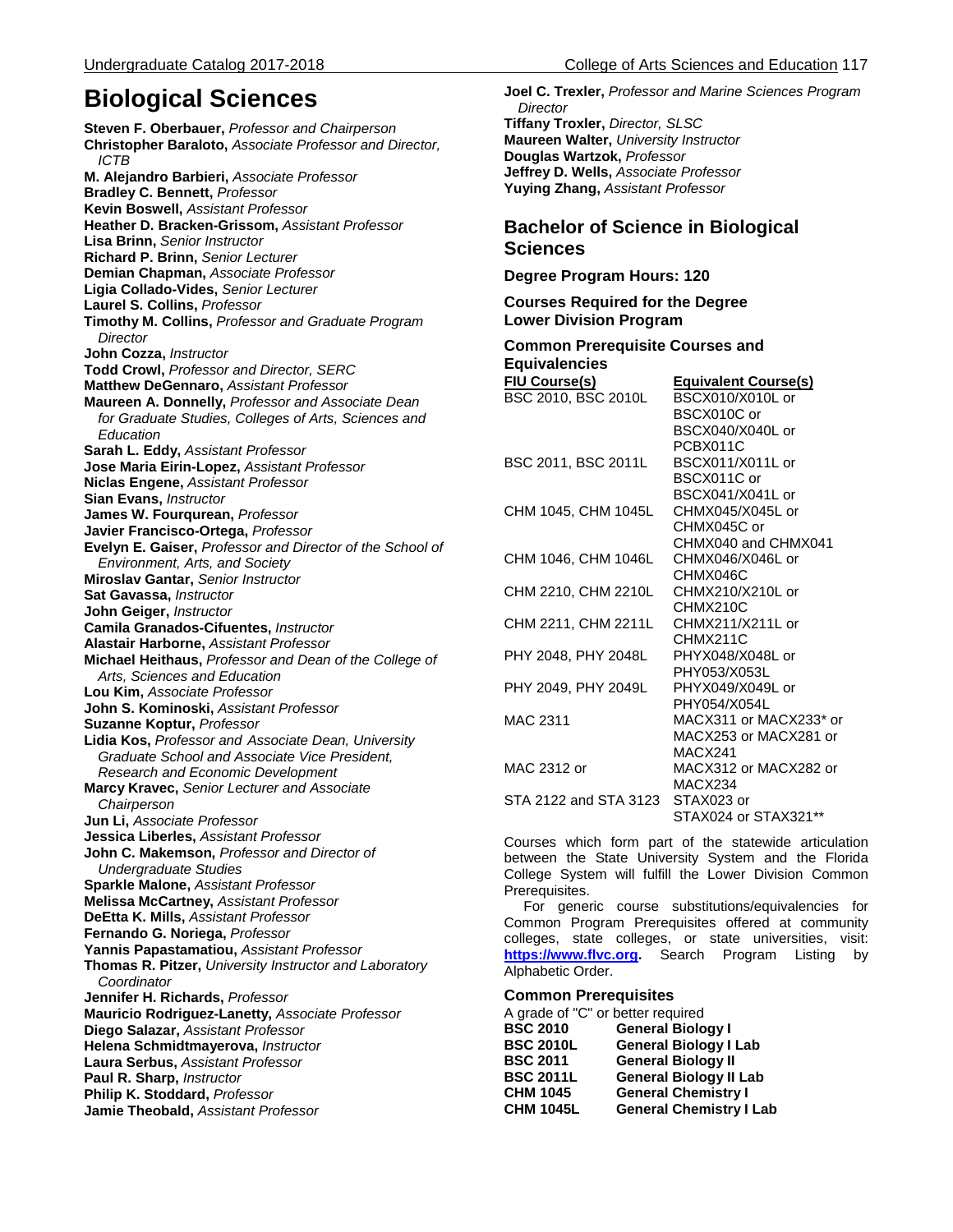| <b>CHM 1046</b><br><b>CHM 1046L</b><br><b>CHM 2210</b><br><b>CHM 2210L</b><br><b>CHM 2211</b><br><b>CHM 2211L</b><br><b>PHY 2048</b><br><b>PHY 2048L</b><br><b>PHY 2049</b><br><b>PHY 2049L</b> | <b>General Chemistry II</b><br><b>General Chemistry II Lab</b><br><b>Organic Chemistry I<sup>1</sup></b><br><b>Organic Chemistry I Lab1</b><br><b>Organic Chemistry II<sup>1</sup></b><br>Organic Chemistry II Lab <sup>1</sup><br>Physics with Calculus I <sup>1,2</sup><br>General Physics Lab I <sup>1,2</sup><br>Physics with Calculus II <sup>1,2</sup><br>General Physics Lab II <sup>1,2</sup> |
|-------------------------------------------------------------------------------------------------------------------------------------------------------------------------------------------------|-------------------------------------------------------------------------------------------------------------------------------------------------------------------------------------------------------------------------------------------------------------------------------------------------------------------------------------------------------------------------------------------------------|
| <b>MAC 2311</b>                                                                                                                                                                                 | Calculus <sup>13</sup>                                                                                                                                                                                                                                                                                                                                                                                |
|                                                                                                                                                                                                 |                                                                                                                                                                                                                                                                                                                                                                                                       |

| <b>MAC 2312</b> | Calculus II <sup>3</sup>              |  |
|-----------------|---------------------------------------|--|
|                 | ΩR                                    |  |
| <b>STA 2122</b> | Stats for Behav Scien I <sup>3</sup>  |  |
| <b>STA 3123</b> | Stats for Behav Scien II <sup>3</sup> |  |

1Organic chemistry sequence or physics sequence must be taken at the Lower Division.

2Physics without Calculus I and II and corresponding labs can be substituted (PHY 2053 and PHY 2054).

3Calculus I and Calculus II must be taken in the Lower Division. If Statistics I is taken, it must be taken in the Lower Division.

\*FIU does not accept MAC 2233 (Calculus for Business) as a substitute for MAC 2311 (Calculus I).

\*\*Calculus I and Statistics I alone are not sufficient to meet the requirements for the degree. STA 3111 and STA 3112 may be substituted for STA 2122 and STA 3123.

 Students admitted to the university are admitted directly to their chosen major. Students are expected to make good progress based on critical indicators, such as GPA in specific courses or credits earned. In cases where students are not making good progress, a change of major may be required. Advisors work to redirect students to more appropriate majors when critical indicators are not met.

#### **Upper Division Program Required Courses**

| 110981108 0081000                  |                       |    |
|------------------------------------|-----------------------|----|
| <b>1. PCB 3043</b>                 | Ecology               | 3  |
| <b>2. PCB 3063</b>                 | Genetics              | 3  |
| <b>3. PCB 4023</b>                 | Cell Biology          | 3  |
| 4. PCB 4674                        | Evolution             | 3  |
| <b>5. BSC 4931</b>                 | <b>Senior Seminar</b> | 1  |
| <b>6.</b> Distribution Requirement |                       | 12 |
|                                    |                       |    |

One additional lecture course in each of the following areas:

A. Ecology

B. Organismal Diversity

C. Physiology/Biochemistry

D. Structure/Development

(If a course satisfies the distribution requirement, the letter of the area that it satisfies is in brackets after the course description).

**7.** Biology Electives<sup>1</sup> 2 lecture courses 6 8. Laboratory Requirement<sup>2</sup> (Four Labs, regardless of

credits per lab) 4 **9.** Electives outside major **9. 19. 9. 9. 9. 9** 

**10.** A minimum of 48 credits must be earned in Upper Division courses.

<sup>1</sup>Two upper division lecture courses (3000-level and above) to be chosen in consultation with a faculty advisor.

The following courses are not allowed as Biology Electives: Student Research Labs (BSC 3915, 4914, and 6916); Workshop Biology Labs (BSC 5928, PCB 5238, BSC 6926, etc.); Cooperative Education credits (BSC 3949); Biology of Women (BSC 3027); Research Methods in Biological Sciences (BSC 3910); and courses for nonscience majors (BOT 1010, PCB 2061, PCB 2099, MCB 2000, BSC 2023, EVR 3013, OCB 2003, and OCE 3014). <sup>2</sup>Laboratory requirement is met with any four upper division Biology labs offered with the required course or courses that meet the distribution or Biology elective

requirements. Students interested in teacher certification should contact the School of Education at (305) 348-2768.

# **Bachelor of Science in Biological Sciences: Quantifying Biology in the Classroom (QBIC) Track**

**Degree Program Hours: 120**

**Courses Required for the Degree Lower Division Program**

### **Common Prerequisite Courses and Equivalencies**

| <b>FIU Course(s)</b>  | <b>Equivalent Course(s)</b> |
|-----------------------|-----------------------------|
| BSC 2010, BSC 2010L   | BSCX010/X010L or            |
|                       | BSCX010C or                 |
|                       | BSCX040/X040L or            |
|                       | PCBX011C                    |
| BSC 2011, BSC 2011L   | BSCX011/X011L or            |
|                       | BSCX011C or                 |
|                       | BSCX041/X041L or            |
| CHM 1045, CHM 1045L   | CHMX045/X045L or            |
|                       | CHMX045C or                 |
|                       | CHMX040 and CHMX041         |
| CHM 1046, CHM 1046L   | CHMX046/X046L or            |
|                       | CHMX046C                    |
| CHM 2210, CHM 2210L   | CHMX210/X210L or            |
|                       | CHMX210C                    |
| CHM 2211, CHM 2211L   | CHMX211/X211L or            |
|                       | CHMX211C                    |
| PHY 2048, PHY 2048L   | PHYX048/X048L or            |
|                       | PHY053/X053L                |
| PHY 2049, PHY 2049L   | PHYX049/X049L or            |
|                       | PHY054/X054L                |
| <b>MAC 2311</b>       | MACX311 or MACX233 or       |
|                       | MACX253 or MACX081 or       |
|                       | MACX241                     |
| MAC 2312 or           | MACX312 or MACX282 or       |
| STA 2122 and STA 3123 | MACX234 or STAX023 or       |
|                       | STAX024 or STAX321          |

Courses which form part of the statewide articulation between the State University System and the Florida College System will fulfill the Lower Division Common Prerequisites.

 For generic course substitutions/equivalencies for Common Program Prerequisites offered at community colleges, state colleges, or state universities, visit: **[https://www.flvc.org](https://dlss.flvc.org/admin-tools/common-prerequisites-manuals/2016-2017-manual)**, Search Program Listing by Alphabetic Order.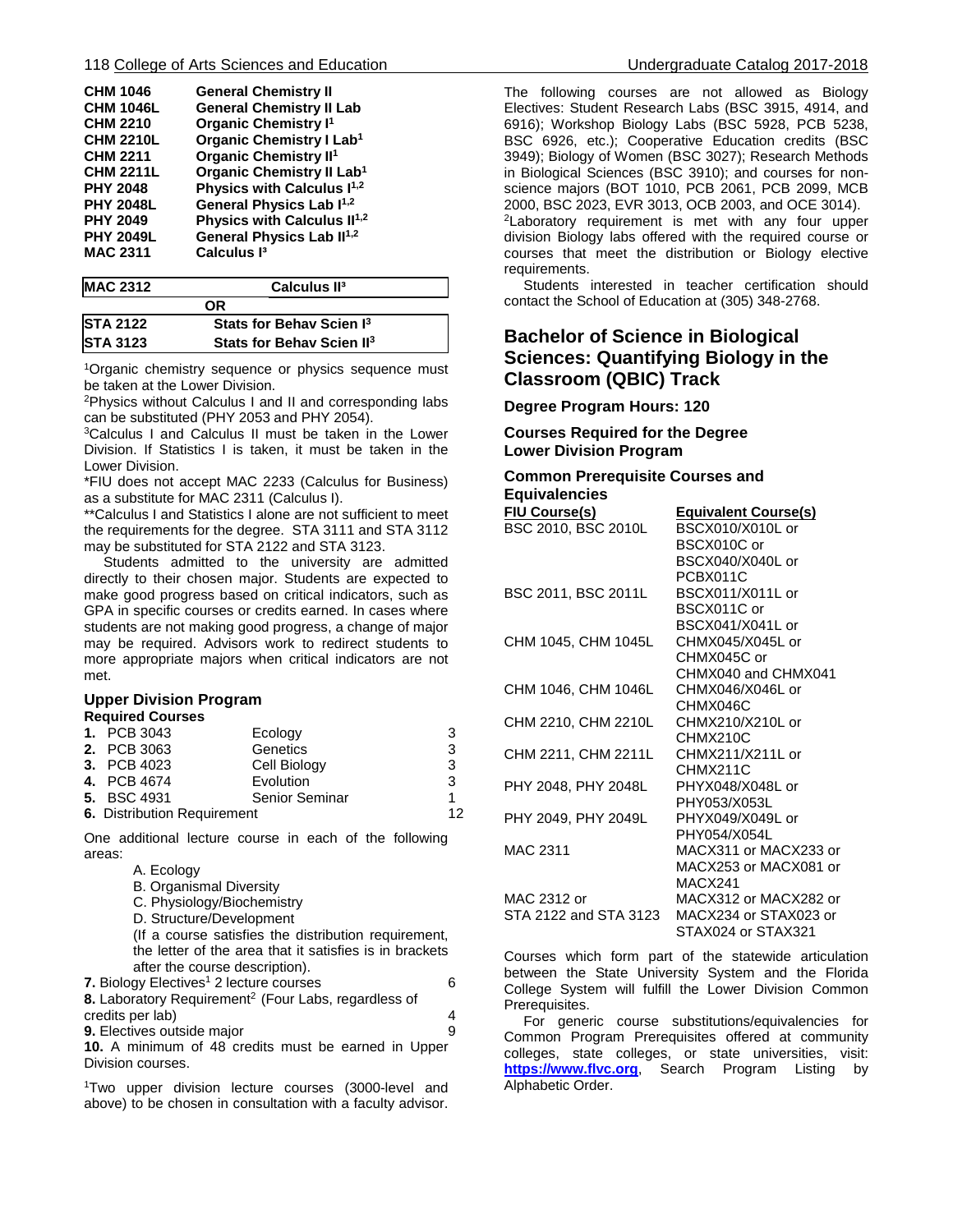#### **Common Prerequisites**

| A grade of "C" or better required           |
|---------------------------------------------|
| <b>General Biology I</b>                    |
| <b>General Biology I Lab</b>                |
| <b>General Biology II</b>                   |
| <b>General Biology II Lab</b>               |
| <b>General Chemistry I</b>                  |
| <b>General Chemistry I Lab</b>              |
| <b>General Chemistry II</b>                 |
| <b>General Chemistry II Lab</b>             |
| <b>Organic Chemistry I<sup>1</sup></b>      |
| <b>Organic Chemistry I Lab1</b>             |
| <b>Organic Chemistry II<sup>1</sup></b>     |
| Organic Chemistry II Lab <sup>1</sup>       |
| <b>Physics with Calculus I<sup>1</sup></b>  |
| General Physics Lab I <sup>1</sup>          |
| <b>Physics with Calculus II<sup>1</sup></b> |
| General Physics Lab II <sup>1</sup>         |
| Calculus I                                  |
| Calculus II                                 |
|                                             |

<sup>1</sup>Organic chemistry sequence or physics sequence must be taken at the Lower Division.

| <b>QBIC Prerequisites</b> |        |  |
|---------------------------|--------|--|
| -------                   | ---- - |  |

| <b>QBIC Journal Club I</b>             |    |
|----------------------------------------|----|
| <b>QBIC Journal Club II</b>            | 1. |
| Statistics for Biology I <sup>2</sup>  | 3  |
| Statistics for Biology II <sup>2</sup> | 3  |
|                                        |    |

2Statistics I and II are upper division but taken during the Sophomore Year and coordinated with Ecology and Genetics labs.

 For consideration for QBIC track admission entering freshman must have > 3.3 GPA (unweighted), > 1750 SAT with MATH >600, have completed Precalculus Math (or Algebra and Trigonometry) and have an interest in pursuing graduate studies (MD, DVM, DDS, PhD, MD/PhD). Transfer and continuing FIU students can apply on a space available basis if they have maintained ˃3.3 GPA in college-level work and have completed Calculus I with a grade above 'B-'. QBIC students are required to maintain cumulative GPA above 3.0.

# **Upper Division Program**

| <b>Required Courses</b>                  |                          |    |
|------------------------------------------|--------------------------|----|
| <b>1. PCB 3043</b>                       | Ecology                  | 3  |
| <b>2. PCB 3063</b>                       | Genetics                 | 3  |
| <b>3. PCB 4023</b>                       | Cell Biology             | 3  |
| 4. PCB 4674                              | Evolution                | 3  |
| <b>5. BSC 4927</b>                       | <b>QBIC Science Café</b> |    |
| 6. Distribution Requirement <sup>1</sup> |                          | 12 |
|                                          |                          |    |

One additional lecture course in each of the following areas:

- A. Ecology
- B. Organismal Diversity
- C. Physiology/Biochemistry
- D. Structure/Development

(If a course satisfies the distribution requirement, the letter of the area that it satisfies is in brackets after the course description).

**7.** QBIC Required Corequisites

| QBIC Ecology Journal Club <sup>1</sup>      | 1 |
|---------------------------------------------|---|
| QBIC Genetics Journal Club <sup>1</sup>     | 1 |
| QBIC Cell Biology Journal Club <sup>1</sup> | 1 |
| QBIC Evolution Journal Club <sup>1</sup>    | 1 |
|                                             |   |

**8.** Biology Electives<sup>1</sup> 1 lecture courses 3 **9.** Laboratory Requirement<sup>2</sup> (QBIC sections of PCB 3043L, PCB 3063L, PCB 4023L, and another lab accompanying an upper division lecture elective of choice) 4<br> **10.** Electives outside major 4 **10.** Electives outside major (Modeling+Simulation and Higher Math courses are recommended)

**11.** A minimum of 48 credits must be earned in Upper Division courses.

<sup>1</sup>Lecture courses (3000-level and above) to be chosen in consultation with a faculty advisor. Journal Club courses count as one elective and are corequisites to PCB 3043, PCB 3063, PCB 4023 and PCB 4674. The following courses are not allowed as Biology Electives: Student Research Labs (BSC 3915, 4914, and 6916); Workshop Biology Labs (BSC 5928, PCB 5238, BSC 6926, etc.); Cooperative Education credits (BSC 3949); Biology of Women (BSC 3027); Research Methods in Biological Sciences (BSC 3910); and courses for non-science majors (BOT 1010, PCB 2061, PCB 2099, MCB 2000, EVR 3013, OCB 2003, and OCE 3014).

<sup>2</sup>Laboratory requirement is met with any four upper division Biology labs offered with the required courses, courses that meet the distribution or Biology elective requirements.

# **Special Programs**

# **Bachelor of Science in Marine Biology**

#### **Admission to the Program**

 Students wishing to pursue the BS in Marine Biology must meet the same entry requirements as identified for admission to the BS in Biological Sciences.

 Marine Biology Program activities and upper-division coursework will be concentrated at the Biscayne Bay Campus, although some course requirements may be met elsewhere at FIU.

 Continuity in academic advisement is an objective in this specialized degree program. Students in the BS Marine Biology Program will be advised by a dedicated Marine Biology Advising Office. Faculty in Biological Sciences, including Marine Biology faculty, also are available to provide academic and career advice for students in the Marine Biology Program.

#### **Courses Required for the Degree Lower Division Program**

The lower Division component of the Marine Biology Bachelor of Science is similar to that of the BS in Biological Sciences, in which common prerequisites in Biological Sciences, Chemistry, Physics, Calculus, and Statistics must be met. All requirements for completion of the lower division in Biological Sciences apply to the BS in Marine Biology, including the grade of "C" or better in required courses, the lower division physics, calculus, and statistics requirements, options, and acceptable substitutions.

#### **Upper Division Program**

The upper-division requirements for the BS in Marine Biology include a selection of six common requirements,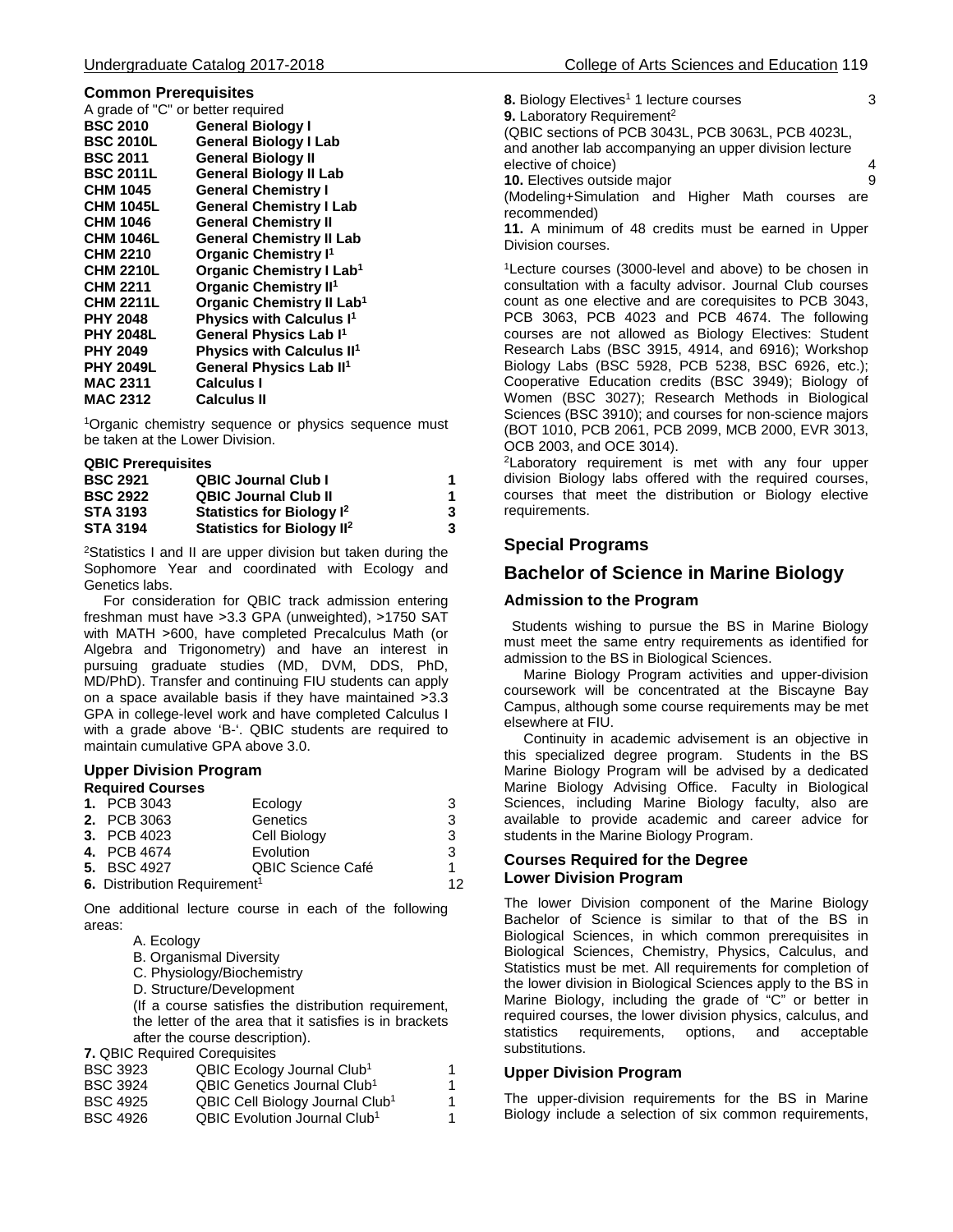one required laboratory, and a choice of four marine electives, including selections from among the physical sciences. The Marine Biology Distribution Requirement provides for disciplinary breadth in Marine Biology electives.

#### **Common Requirements**

| PCB 3043         | Ecology                             | 3              |
|------------------|-------------------------------------|----------------|
| PCB 3063         | Genetics                            | 3              |
| PCB 4023         | Cell Biology                        | 3              |
| <b>PCB 4674</b>  | Evolution                           | 3              |
| <b>OCB 3043</b>  | Marine Biology and Oceanography     | 3              |
| <b>OCB 3043L</b> | Marine Biology and Oceanography Lab | $\overline{1}$ |
| <b>OCP 3002</b>  | Physical Oceanography               | 3              |
| <b>BSC 4931</b>  | Senior Seminar                      | 1              |

#### **Upper-Division Electives**

Students are required to choose at least 15 credits spread among the following four areas. At least 1 class per area (A,B,C,D) needs to be taken plus one additional class from any of the four categories for a total of 15 credits. Requirement (A): Biology and Physiology of Marine Organisms; Requirement (B): Marine Ecology and Conservation Biology; Requirement (C): Field Marine Biology Experience; Requirement (D): Marine Molecular Biology:

- (A) Biology and Physiology of Marine Organisms
	- 1. Invertebrate Zoology 3250C (4)
	- 2. Marine Botany 4402C (4); Phycology (3) 3. Biology of Marine Mammals OCB 4303 (3)
	- 4. Marine Microbial Ecology OCB 4632
	- 5. Fish Biology ZOO 4454 (3)
	- 6. Animal Physiology (3) or Comparative Physiology (3)
- (B) Marine Ecology and Conservation Biology
	- 1. Marine Conservation Ecology (3)
	- 2. Coral Reef Biology OCB 3264
	- 3. Marine Community Ecology OCB 4633 (3)
	- 4. Fisheries Science OCB 4711
	- 5. Marine Protected Areas PCB 4467C (4)
- (C) Field Marine Biology Experience
	- 1. Field Methods in Marine Ecology OCB 4104C (4)
	- 2. Biological Oceanography at Sea I or II OCB 4004 (3) or OCB 4005C (4)
	- 3. Scientific Diving BSC 4437C\* (3) (\*does not count as a lab).
	- 4. Independent study with a Marine Biology faculty member, requires permission of Marine Biology Director (3)
- (D) Molecular Biology
	- 1. Cell Biology PCB 4023
	- 2. Molecular Biology PCB 4524 Molecular Biology (3)
	- 3. Bioinformatics for Biologists BSC 4434
	- 4. Immunology PCB 4233
	- 5. Population Genetics PCB 4467

#### **Laboratory Requirement**

The student is required to take OCB 3043L Marine Biology and Oceanography Lab, plus 3 laboratories of upper division required or elective courses.

# **Bachelor of Science with Honors in Biology or Marine Biology**

### **Admission to the Program**

- 1. Permission of the department. Application should be made by letter to the Honors Committee from the applicant after completion of two semesters at the University and prior to two semesters before graduation. The letter should state the intended research problem and be countersigned by the Thesis Committee (advisor and mentor).
- 2. A minimum GPA of 3.5 in biology, chemistry, physics, geology, and mathematics courses.

#### **Graduation Requirements**

- 1. A minimum GPA of 3.5 in biology, chemistry, physics, geology, and mathematics courses.
- 2. Completion of the BS requirements in Biology or Marine Biology, and Honors Research Lab (BSC 4915L, 1 to 3 credits, and Honors Thesis (BSC 4970, 3 credits).
- 3. Completion of Honors research in collaboration with a two-person Honors Committee, consisting of the honors advisor and one other member. The honors advisor must be a tenured or tenure-earning member of the department. The research results must be written in the form of an honors thesis and approved by the Honors Committee.
- 4. Deposit two completed approved copies of the Honors Thesis with the Department's Office: one copy to be kept in the department and the other to be deposited in the Library.
- 5. Presentation of the results of the Honors Research in a departmental seminar.

# **Bachelor of Science in Biological Sciences: Biology Education Major (FIUteach)**

This program prepares students interested in biology careers and certification to teach biology. Additional science and/or mathematic certifications at the secondary level may be added (below). Students are encouraged to contact the FIUteach program (**[FIUteach.fiu.edu](http://fiuteach.fiu.edu/)**) for opportunities to try out teaching at no cost. Interested students are encouraged to contact the department, the FIUteach program, or the secondary science advisor for additional details and certification requirements.

 Additional coursework in science and/or mathematics is required to prepare for certification in additional subject areas. Students must contact the FIUteach program or the secondary science advisor for details and requirements.

#### **Admission to the Program**

To qualify for admission to the program, undergraduate candidates must have met all of the lower division requirements including: 60 credit hours of lower-division courses, all general education requirements, lower division GPA of 2.5 higher, and achieve the competencies of the FTCE General Knowledge Exam (GK). All students must pass the GK Exam by the time they reach 72 credit hours in their program of study. All stated admission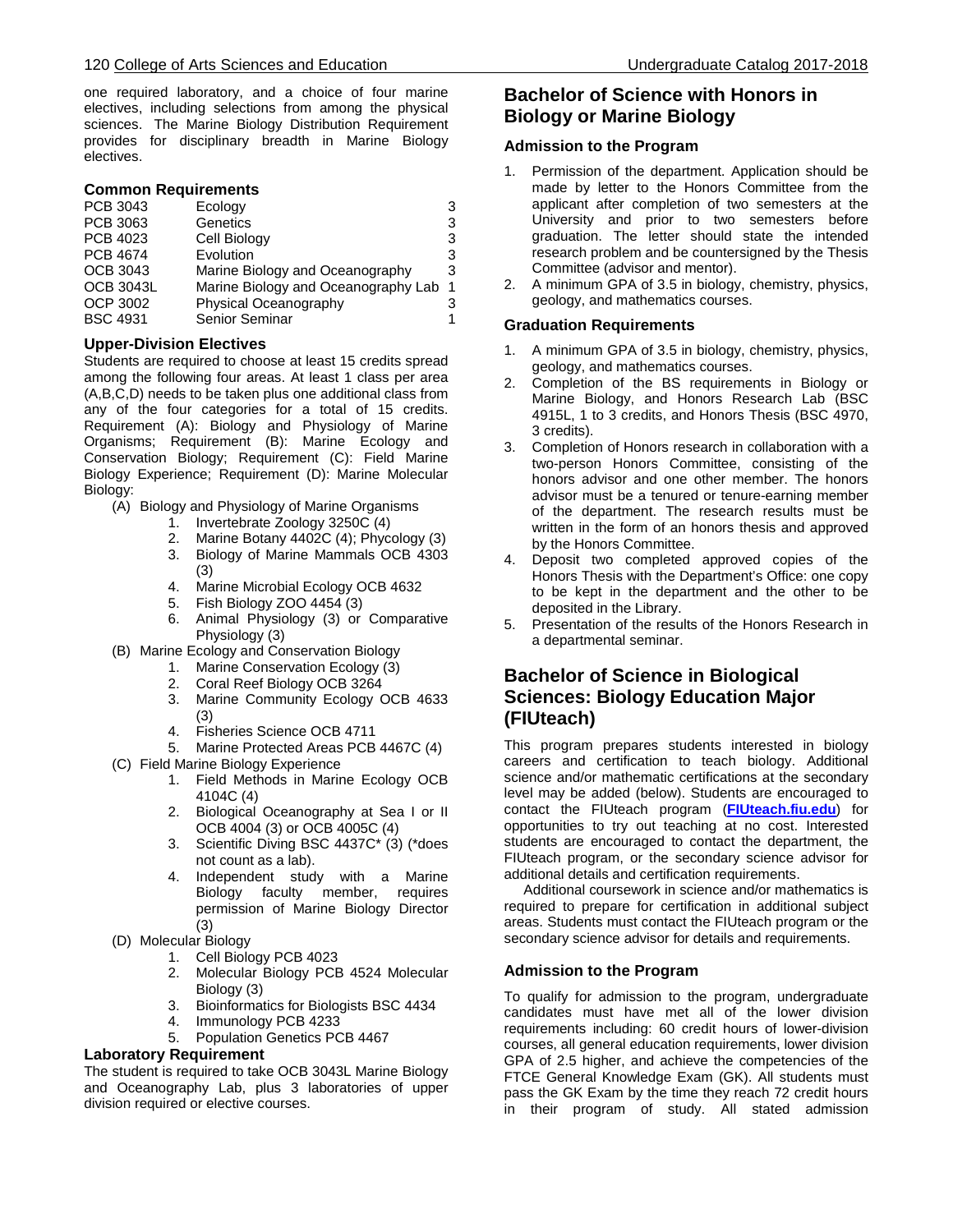requirements are to be considered minimum. A student who meets these minimum requirements is not automatically assured admission. Program admission requirements are subject to change. It is the responsibility of the student to assure that he/she has met the requirements.

#### **Lower Division Requirements**

#### **Common Prerequisites**

| A grade of "C" or better required |                                         |  |
|-----------------------------------|-----------------------------------------|--|
| <b>BSC 2010</b>                   | <b>General Biology I</b>                |  |
| <b>BSC 2010L</b>                  | <b>General Biology I Lab</b>            |  |
| <b>BSC 2011</b>                   | <b>General Biology II</b>               |  |
| <b>BSC 2011L</b>                  | <b>General Biology II Lab</b>           |  |
| <b>CHM 1045</b>                   | <b>General Chemistry I</b>              |  |
| <b>CHM 1045L</b>                  | <b>General Chemistry I Lab</b>          |  |
| <b>CHM 1046</b>                   | <b>General Chemistry II</b>             |  |
| <b>CHM 1046L</b>                  | <b>General Chemistry II Lab</b>         |  |
| <b>CHM 2210</b>                   | <b>Organic Chemistry I<sup>1</sup></b>  |  |
| <b>CHM 2210L</b>                  | Organic Chemistry I Lab <sup>1</sup>    |  |
| <b>CHM 2211</b>                   | <b>Organic Chemistry II<sup>1</sup></b> |  |
| <b>CHM 2211L</b>                  | Organic Chemistry II Lab <sup>1</sup>   |  |
| <b>PHY 2048</b>                   | Physics with Calculus I <sup>1,2</sup>  |  |
| <b>PHY 2048L</b>                  | General Physics Lab I <sup>1,2</sup>    |  |
| <b>PHY 2049</b>                   | Physics with Calculus II <sup>1,2</sup> |  |
| <b>PHY 2049L</b>                  | General Physics Lab II <sup>1,2</sup>   |  |
|                                   |                                         |  |

| <b>MAC 2311</b> | Calculus I <sup>3</sup>               |  |
|-----------------|---------------------------------------|--|
| <b>MAC 2312</b> | Calculus II <sup>3</sup>              |  |
|                 | ΟR                                    |  |
| <b>STA 2122</b> | Stats for Behav Scien I <sup>3</sup>  |  |
| <b>STA 3123</b> | Stats for Behav Scien II <sup>3</sup> |  |

<sup>1</sup>Organic Chemistry sequence or Physics sequence must be taken at the Lower Division.

2Physics without Calculus I and II (PHY 2053 and PHY 2054) can be substituted Physics with Calculus I and II.

3Calculus I and II must be taken at the lower division. If Statistics I is taken it must be taken at the lower division. Both Statistics I and II are required to replace Calculus II only. STA 3111 and STA 3112 may be substituted for STA 2122 and STA 3123.

Additional Lower Division Courses: (2 credits)

| <b>SMT 2661</b> | Step 1: Inquiry Approaches to Teaching  |  |
|-----------------|-----------------------------------------|--|
|                 | <b>Mathematics and Science</b>          |  |
| <b>SMT 2662</b> | Step 2: Inquiry-Based Lesson Design in  |  |
|                 | <b>Mathematics and Science</b>          |  |
|                 | or                                      |  |
| <b>SMT 2044</b> | Combined STEP 1 & 2: Inquiry-Based      |  |
|                 | Approaches and Lesson Design for        |  |
|                 | <b>Teaching Mathematics and Science</b> |  |

# **Upper Division Biology Education Program**

#### **Required Courses**

| PCB 3043        | Ecology        | 3 |
|-----------------|----------------|---|
| PCB 3063        | Genetics       | 3 |
| PCB 4023        | Cell Biology   | 3 |
| PCB 4674        | Evolution      | 3 |
| <b>BSC 4931</b> | Senior Seminar |   |
|                 |                |   |

# **Biology Education Upper Division Electives**

|  |  |  | Select one course each of the following areas: |  |  |
|--|--|--|------------------------------------------------|--|--|
|  |  |  |                                                |  |  |

| A. | Ecology                     |  |
|----|-----------------------------|--|
| B  | <b>Organismal Diversity</b> |  |

C. Physiology/Biochemistry 3<br>D. Structure/Development 3 Structure/Development

(If a course satisfies the distribution requirement, the letter of the area it satisfies is in brackets after the course description)

| <b>Biology Laboratory Requirement</b> |  |  |  |
|---------------------------------------|--|--|--|
|---------------------------------------|--|--|--|

One Upper Division Lab 1

| <b>Education Requirements</b> |                                               |   |
|-------------------------------|-----------------------------------------------|---|
| <b>BSC 3910</b>               | Research Methods in Biological                |   |
|                               | Sciences                                      | 3 |
| <b>SMT 3100</b>               | Knowing and Learning in Mathematics           |   |
|                               | and Science                                   | 3 |
| <b>SMT 4301</b>               | Classroom Interactions in Mathematics         |   |
|                               | and Science Teaching                          | 3 |
| <b>SMT 4664</b>               | Problem-Based Instruction (PBI) in            |   |
|                               | Mathematics and Science                       | 3 |
| <b>SCE 4194</b>               | Perspectives in Science and Math              |   |
|                               | Education - GL                                | 3 |
| <b>SCE 4944</b>               | <b>Student Teaching</b>                       | 6 |
| <b>RED 4325</b>               | Subject Area Reading                          | 3 |
| <b>TSL 4324</b>               | <b>ESOL Issues and Strategies for Content</b> |   |
|                               | Area Teachers - GL                            | з |

# **Minor in Biology**

#### **Required Courses**

BSC 2010 and BSC 2011 with labs, and one upper division course (3000-level or above) in three of the following areas: A. Ecology, B. Organismal Diversity, C. Physiology/Biochemistry, or D. Structure/Development.

 One of these elective courses must be at the 4000 level or higher and one must include a lab. Total upper division biology credits must number 10 or more. Grades of 'C' or better are required for all courses and labs. The following courses do not count as electives: Student Research Labs (BSC 3915, 4914, and 6916), Workshop Biology Labs (BSC 5928, PCB 5238, BSC 6926, etc.); Cooperative Education credits (BSC 3949), Biology of Aging (PCB 3241), and any course for non-science majors (e.g., BOT 1010, PCB 2061, PCB 2099, MCB 2000, BSC 2023, EVR 3013, OCB 2003, and OCE 3014).

# **Minor in Marine Biology**

#### **Required Courses**

Students must complete, with a grade of "C" or better, BSC 2010 and BSC 2011 with labs, OCB 3043 Marine Biology and Oceanography and OCB 3043L, and at least two courses from among the selection of upper-division Marine Electives that meet the BS in Marine Biology requirement.

#### **Pre-Medical, Dental, Optometry, and Veterinary Curricula**

Students who have fulfilled the requirements for the BS in Biology will also have satisfied the course requirements for admission to the above mentioned professional schools. Some professional schools may have additional course requirements. Interested students should consult the Pre-Medical Advisor for arranging a curriculum to enhance their potential to gain admission.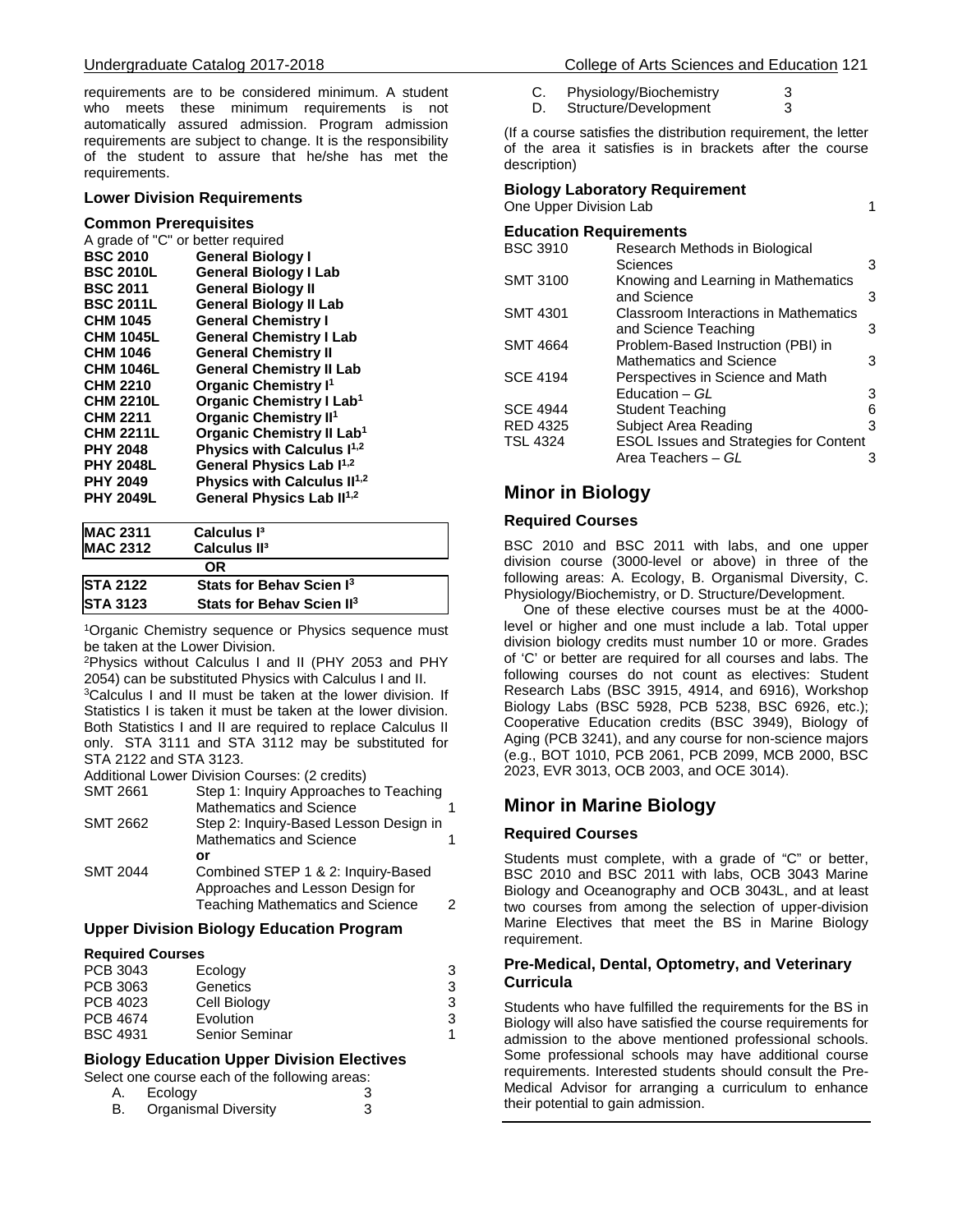# **Course Descriptions**

Note: Laboratories should be taken concurrently with or subsequent to lectures. Students should register for each separately.

### **Definition of Prefixes**

BCH - Biochemistry; BOT - Botany; BSC - Biological Science; ENY - Entomology; IDS-Interdisciplinary Studies; MCB - Microbiology; OCB - Oceanography (Biological); PCB - Process Biology; SCE - Science Education; ZOO – Zoology

Courses that meet the University's Global Learning requirement are identified as GL.

**BCH 3033 General Biochemistry (3). BCH 3033L Biochemistry Lab (1).** Chemistry of proteins, lipids, carbohydrates, and nucleic acids; principles of carbohydrates, and nucleic acids; enzymology, metabolism, and bioenergetics. Prerequisites: CHM 2211 and BSC 2010. [C]

**BCH 5040 Introduction to Biochemical Research (3).** Analysis of biochemical data and experimental design. Prerequisite: Graduate standing.

**BCH 5134C Workshop in Chromatography Techniques (1).** Workshop covers the theory and practice of chromatographic techniques to separate complex mixtures of biomolecules, including absorption, ion exchange, size exclusion and affinity chromatography. Prerequisite: Graduate status.

**BCH 5411C Techniques in Molecular Evolution Research (5).** Ribosomal genes from related organisms are amplified by polymerase chain reaction (PCR) and sequenced. Phylogenetic maps are made by computer from sequence data. Students may use material from their own research. Prerequisites: BCH 3033 and BCH 3033L, PCB 4524 and PCB 4524L or graduate status.

**BOT 1010 Introductory Botany (3). BOT 1010L Introductory Botany Lab (1).** A history of mankind's study and use of plants, and a survey of plants of economic importance. Includes lab. No science prerequisite. (Lab fees assessed)

**BOT 3014 Plant Life Histories (3). BOT 3014L Plant**  Life Histories Laboratory (1). Plant form, function, and reproduction: the lives of algae, fungi, bryophytes, ferns, gymnosperms, and flowering plants. This course is designed for majors and certificate students. Prerequisite: BSC 2011. [B]

**BOT 3154 Local Flora (3). BOT 3154L Local Flora Lab (1).** Introduction to the taxonomy and ecology of common native, cultivated, and exotic plant species in southern Florida. Laboratory observation of the gross features of vascular plants and practice in the use of keys for identification. Basic ecology of principal plant communities of Southern Florida. Field trips. Prerequisites: BOT 1010 or BSC 2011. Corequisite: Concurrent registration in lecture and lab courses. [B]

**BOT 3353 Morphology of Vascular Plants (3). BOT 3353L Morphology of Vascular Plants Lab (1).** Origin and evolution of plants, especially vascular plants of tropical origin. Analysis of vascular plant anatomy and morphology, emphasizing the underlying principles of plant construction. Prerequisites: A course in General Biology or permission of the instructor. [D]

**BOT 3434 Mycology (3). BOT 3434L Mycology Lab (1).** An introduction to the taxonomy, genetics, and physiology of fungi with special emphasis on commercially important fungi and plant and animal pathogenic fungi. Prerequisites: BSC 2010, BSC 2011. [B]

**BOT 3663 Tropical Botany (3). BOT 3663L Tropical Botany Lab (1).** How environmental factors affect the distribution of vegetation, and the morphology and physiology of plants in the tropics. Emphasis on tropical plants of economic importance. Prerequisites: BSC 2011 or equivalent. [B]

**BOT 3810 Economic Botany (3).** The origins, domestication and uses of economically important plants. Prerequisites: BSC 2011 or BOT 1010. [B]

**BOT 4401 Plant Conservation Biology (3).** Overview of the causes and consequences of local and global-scale human disturbances on plant diversity, including evaluation of strategies to mitigate these impacts. Prerequisite: PCB 3043. [A]

**BOT 4402C Marine Botany (3-4).** Introduction to the taxonomy, biology of seaweeds, seagrass and mangroves, including species identification in the field and lab. Prerequisites: BSC 2011 or equivalent. [B]

**BOT 4404 Phycology (3). BOT 4404L Phycology Lab (1).** The biology of marine and freshwater algae, with an emphasis on structure, function, reproduction, classification, and ecology. Prerequisites: BSC 2010, BSC 2011. [B]

**BOT 4503 Plant Physiology (3).** Plant growth and metabolism in relationship to environment. Photobiology, nutrient relations, transport, and hormones in relation to plant development and function. Prerequisites: BSC 2010, BSC 2010L, BSC 2011, CHM 2210. [C]

**BOT 4503L Plant Physiology Lab (1).** Plant growth and metabolism in relationship to environment. Photobiology, nutrient relations, transport, and hormones in relation to plant development and function. Prerequisites: BSC 2010, BSC 2010L, BSC 2011, CHM 2210. Prerequisite or Corequisite: BOT 4503. [C]

**BOT 4601 General Plant Ecology (3). BOT 4601L General Plant Ecology Lab (1).** An examination of the ecology of plants at the individual, population, and community levels. Prerequisites: PCB 3043 or permission of the instructor. [A]

**BOT 4684 Taxonomy of Tropical Plants (3). BOT 4684L Taxonomy of Tropical Plants Lab (1).** Introduction to higher plant taxonomy, including nomenclature, modern systems of angiosperm classification, and angiosperm evolution. Emphasis on identification of tropical plant families and plants of economic importance. Prerequisites: BOT 3154 or BOT 3663 or permission of the instructor. [B]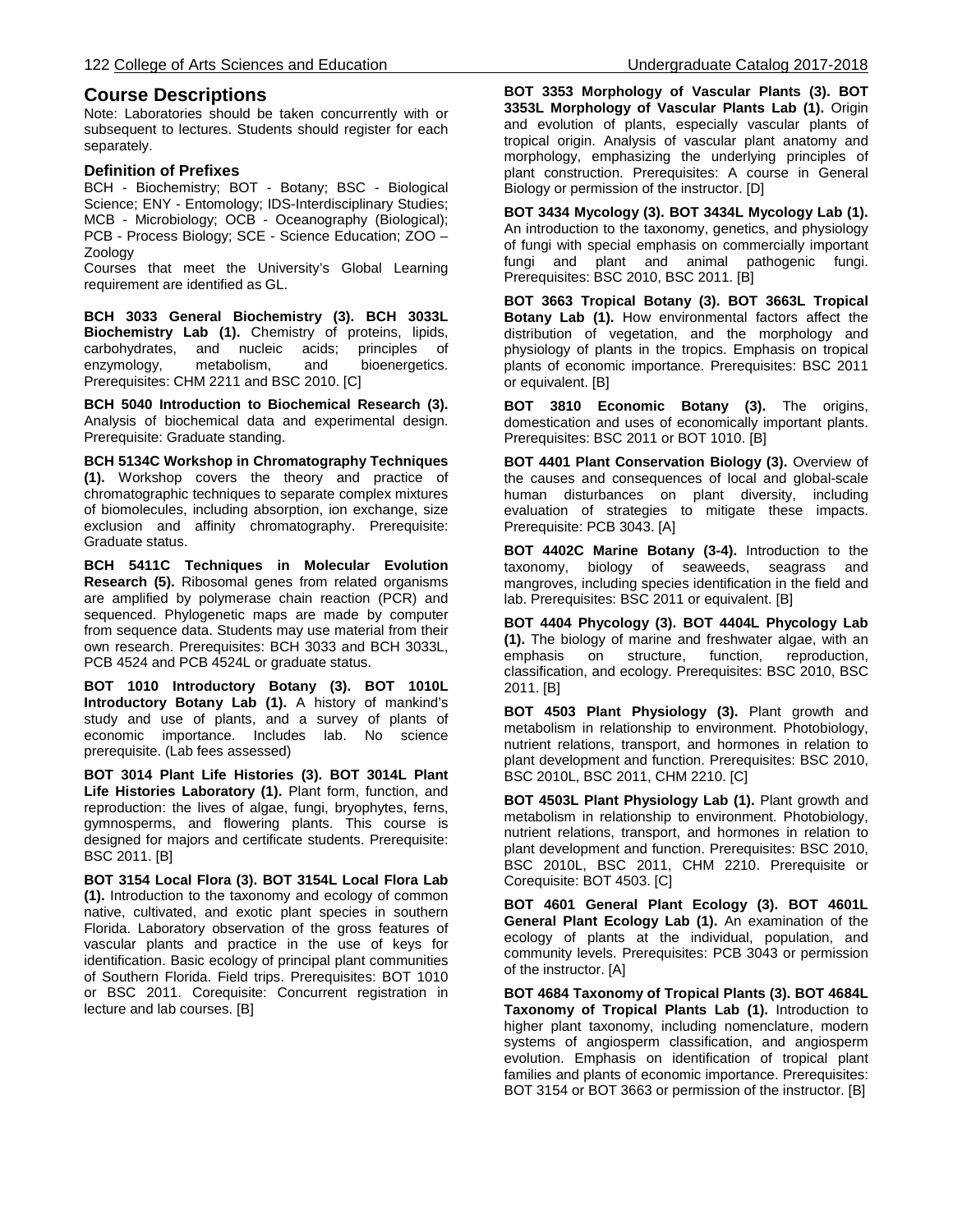**BOT 5186C Advanced Marine Botany (3-4).** Study of the taxonomy, biology, and ecology of seaweeds, seagrasses, and mangroves including a student research project. Prerequisites: BSC 2011 or equivalent.

**BOT 5159C Florida Plant Communities (3).** Two-week field trip to many diverse plant communities of the state. Ecological and environmental factors influencing plant distribution will be examined, contrasting vegetation among sites. Prerequisites: PCB 3043 or permission of the instructor.

**BOT 5304C Workshop in Plant Morphology (2).**  Techniques to analyze plant form and experience with the diversity plant morphology; field work using the collections at Fairchild Tropical Gardens. Prerequisites: 2 botany courses or permission of the instructor.

**BOT 5515 Biochemistry of Plant Natural Products (3).** Aspects of primary and secondary plant metabolism will be covered including biosynthesis and degradation of natural products as well as their biological/ pharmacological activity. Prerequisites: BCH 3033 or CHM 4304. [C]

**BOT 5575 Photobiology (3). BOT 5575L Photobiology Lab (1).** The study of basic photochemical mechanisms as they occur in molecular biological processes such as<br>photosynthesis, plant growth, animal vision, photosynthesis, bioluminescence, and radiation damage. Prerequisite: Permission of the instructor. [C]

**BOT 5602 The Functional Ecology of Tropical Plants (3). BOT 5602L The Functional Ecology of Tropical Plants Lab (1).** The relationship of climate and soils to the distribution and function of the major plant groups of the tropical regions. Prerequisites: Two courses in botany or permission of the instructor. [A]

**BOT 5605 Plant Ecology (3). BOT 5605L Plant Ecology**  Lab (1). In-depth study of plant ecology at 3 levels: individual, population, and community. Laboratory and field exercises will examine lecture topics. Prerequisites: PCB 3043 or permission of the instructor. Corequisite: Concurrent registration in lecture and lab courses. [A]

**BOT 5615 Workshop: Seed Conservation (1).** Covers practical issues of seed conservation of tropical plants: longevity curves, seed germination protocols and seed conservation procedures. Prerequisites: Graduate students or permission of instructor.

**BOT 5647 Ecology of Marine Vascular Plants (3).** Biology and ecology of seagrasses and mangroves, with an emphasis on South Florida and Caribbean species. Physiological ecology, population and community ecology, and ecosystem processes. Prerequisite: Permission of the instructor. [A]

**BOT 5648 Workshop on Aquatic Plants (1).** Biology and identification of aquatic plants. Prerequisites: Graduate status or permission of the instructor.

**BOT 5704 Botanical Terminology, Latin and Nomenclature (2).** Course is divided into 3 parts: 1) Botanical Latin and its use; 2) Plant description terminology, and current descriptive standards; and 3) Botanical nomenclature, the ICBN, Phylocode, and others. Prerequisites: BOT 5725C or BSC 5606, or approval of the Advisor.

**BOT 5725C Plant Systematics (3).** Theory and methods of classification of vascular plants using phylogenetic principles. Covers the integration of morphological and molecular characters. Prerequisites: Graduate students or permission of the instructor.

**BOT 5727 Plant Genetics (3).** Topics related to higher plants, including polyploid inheritance, self-incompatibility, cytoplasmic inheritance, mutable alleles, complex loci, genome analysis, recombination and mutagenesis. Prerequisites: BSC 2010 and BSC 2011 and PCB 3063.

**BOT 5728 Plant Molecular Systematics (2).** DNA markers for phylogenetic analysis of vascular plants, including description of laboratory methods, computerized analytical techniques and evolutionary interpretation. Prerequisites: Graduate status or permission of the instructor.

**BOT 5728L Plant Molecular Systematics Laboratory (2).** DNA markers for phylogenetic analysis of vascular plants, including description of laboratory methods, computerized analytical techniques and evolutionary interpretation. Prerequisites: Graduate status permission of the instructor.

**BOT 5816 Ethnobotany (3).** Review the use and management of plants by indigenous people. Discuss emerging theories in ethnobotany, examine the role of ethnobotany in conservation and resource utilization. Prerequisites: BOT 3810, BOT 3663, ANT 3403, or permission of the instructor.

**BOT 5816L Ethnobotany Workshop (1).** Field methods in the study of plant use by traditional and modern societies. Examines botanical documentation, ethnological description and experimental design. Prerequisite: Permission of the instructor.

**BOT 5817 Field Ethnobotany (1-4).** A 4-week field course that introduces students to tropical vegetation and its use by traditional cultures. Topics include tropical botany, diversity, ecology, and the relationship between plants and people. Course may be repeated. Prerequisites: BOT 5816 and BOT 5816L or permission of the instructor.

**BOT 5852 Medical Botany (3).** An examination of medicinal plants including the biology, chemistry, and pharmacology of botanical remedies, and their effects on human health. Prerequisites: BOT 3810 or BOT 5816 or permission of the instructor.

**BOT 5924 Workshop in Tropical Plant Families (3).** An introduction to important spermatophyte families, including systematics, ecology, and conservation. Prerequisite: Permission of the instructor. [B]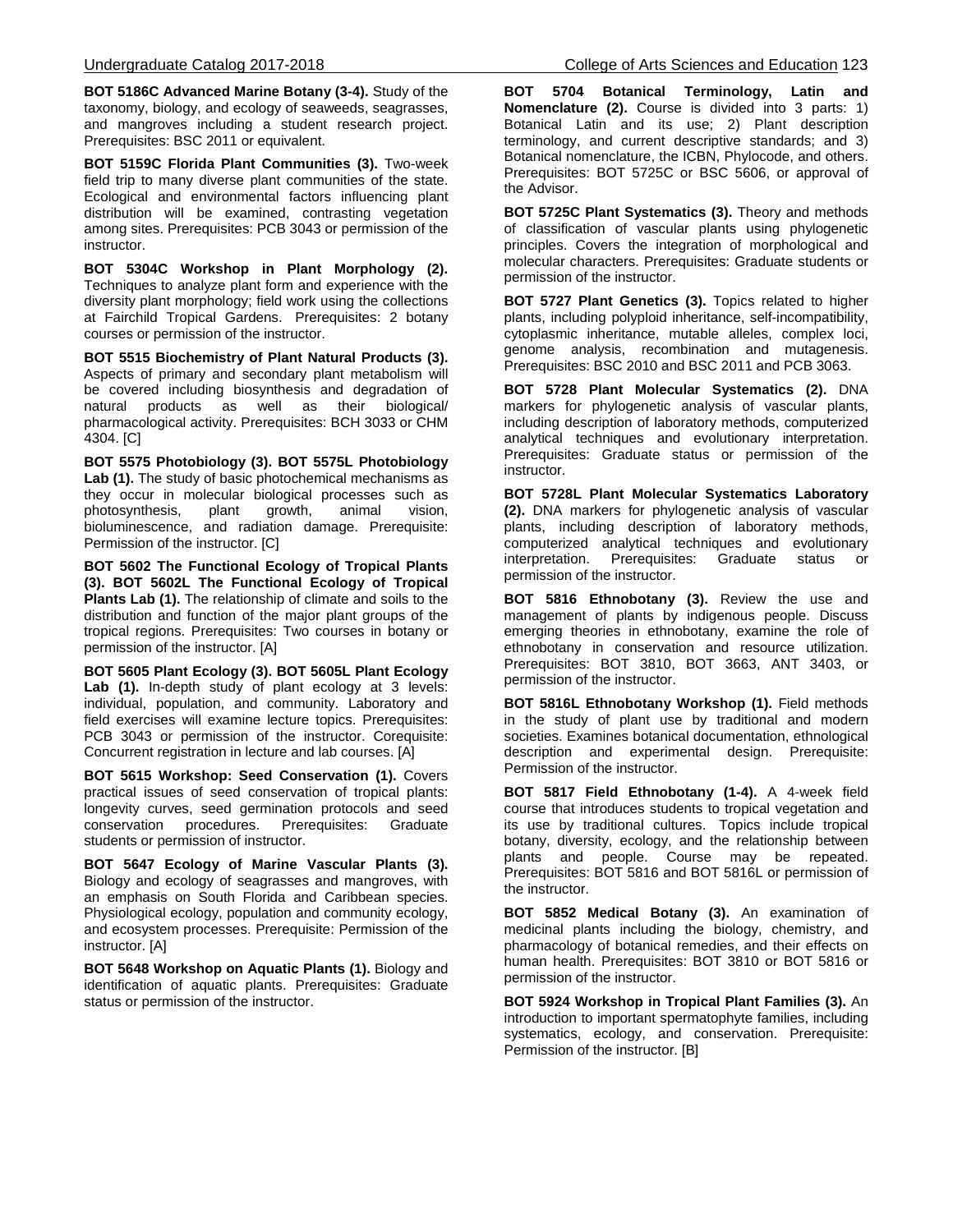**BOT 5925 Workshop in the Biology of Southern Florida's Native Trees (3).** Distribution, floristic relationships, morphology, reproductive biology, taxonomy, and conservation of trees native to southern Florida. Prerequisites: BOT 3154, BOT 3663, or permission of the instructor. [B]

**BOT 5928 Workshop on Grasses and Sedges of Southern Florida (1).** The systematics, ecology, and identification of South Florida grasses and sedges. Prerequisites: Graduate status or permission of the instructor.

**BSC 2010 General Biology I (3). BSC 2010L General Biology I Lab (1).** Biomolecules, cells, energy flow, genetics, and physiology. Science background or Biology major recommended. Concurrent registration in both lecture and laboratory is required. Prerequisite or Corequisite: BSC 2010L. (Lab fees assessed)

**BSC 2011 General Biology II (3). BSC 2011L General Biology Lab II (1).** A survey of organismal biology with emphasis on botany and zoology. Science background or Biology major recommended. Concurrent registration in both lecture and laboratory is required. Prerequisite or Corequisite: BSC 2011L. (Lab fees assessed)

**BSC 2023 Human Biology (3). BSC 2023L Human Biology Lab (1).** Biological and general scientific principles governing human structure, function, health, and relationship to the planetary environment. For non-science majors. (Lab fees assessed)

**BSC 2921 QBIC Journal Club I (1).** Topics complement General Biology I Lecture (BSC 2010) and reinforce concepts QBIC students learn in that class through discussion of relevant scientific literature. Corequisite: BSC 2010.

**BSC 2922 QBIC Journal Club II (1).** Topics complement General Biology II Lecture (BSC 2011) and reinforces concepts QBIC students learn in that class through discussion of relevant scientific literature. Corequisite: BSC 2011.

**BSC 3027 Biology of Women (3).** Consideration of women's bodies: how they work, how they have been regarded over time, and how biology affects abilities, health, and self-esteem. Course does not count as a biology or marine biology major elective.

**BSC 3364 Research in Tropical Ecosystems (3).** Biology, Earth Sciences and Environmental Studies faculty describe research in marine and terrestrial ecosystems, geology, conservation and education. Students discuss scientific ideas. [A]

**BSC 3392 Science Concept Mapping: Biological Sciences (1).** An introduction to the process of concept mapping and its application to the Biological Sciences. Topics include those included in standardized exams such as the MCAT and DAT. Prerequisites: BSC 2010 and BSC 2011.

**BSC 3905 Biological Sciences Research Internship (0- 12).** Supervised, practical experience in a professional, laboratory or field setting in which biologists may work. Department permission is required. May be repeated. Prerequisites: Permission from FIU faculty advisor is required.

**BSC 3910 Research Methods in Biological Sciences (3).** Experimental development and design for future biology teachers. Independent biological sciences experiments are designed, conducted and analyzed. Includes statistical analysis techniques. Prerequisite: SMT 2662.

**BSC 3915, 4914 Student Research Lab I and II (1-12).**  Independent laboratory study in a project or projects of the student's choice. Registration by consultation with instructor. May be repeated for additional credit.

**BSC 3923 QBIC Ecology Journal Club (1).** A seminar styled course teaching QBIC students how to dissect and analyze complex analytically written scientific articles in Ecology (PCB 3043). Corequisite: PCB 3043.

**BSC 3924 QBIC Genetics Journal Club (1).** A seminar styled course teaching QBIC students how to dissect and analyze complex analytically written scientific articles in Genetics (PCB 3063). Corequisite: PCB 3063.

**BSC 3941 Biological Sciences Research Internship (0- 12).** Supervised, practical experience in a professional, laboratory or field setting in which biologists may work. Department permission is required. May be repeated. Prerequisites: Permission from FIU faculty advisor is required.

**BSC 3949 Cooperative Education in Biology (1-3).** A student majoring in biological sciences may spend several terms employed in industry or government in a capacity relating to the major. Prerequisites: Permission of Co-op Education and major department.

**BSC 4205 Topics in Organismal Diversity (3).** An intensive study of a topic or topics in organismal diversity not otherwise offered in the curriculum. Prerequisites: BSC 2010, BSC 2010L and BSC 2011, BSC 2011L. [B]

**BSC 4303 Biogeography (3).** Current issues concerning geographic distribution of plants and animals. Prerequisites: PCB 3043 and PCB 4674. [A]

**BSC 4304 Environments of the Past (3).** The biogeography, diversity and ecology of ancient life is combined with the study of sediments and stable isotopes to interpret environmental changes of the past at the local to global scale. [A]

**BSC 4361 Biodiversity of Tropical Islands (3).** Current issues on evolution, diversification and conservation of flora and fauna on tropical islands. Prerequisites: PCB 3063, PCB 3043, and PCB 4674. [A]

**BSC 4363 Biodiversity in the Caribbean Basin (3).**  Current issues on evolution, conservation, and diversification of biota of the Caribbean Basin. Prerequisites: BSC 2010, BSC 2011. [A]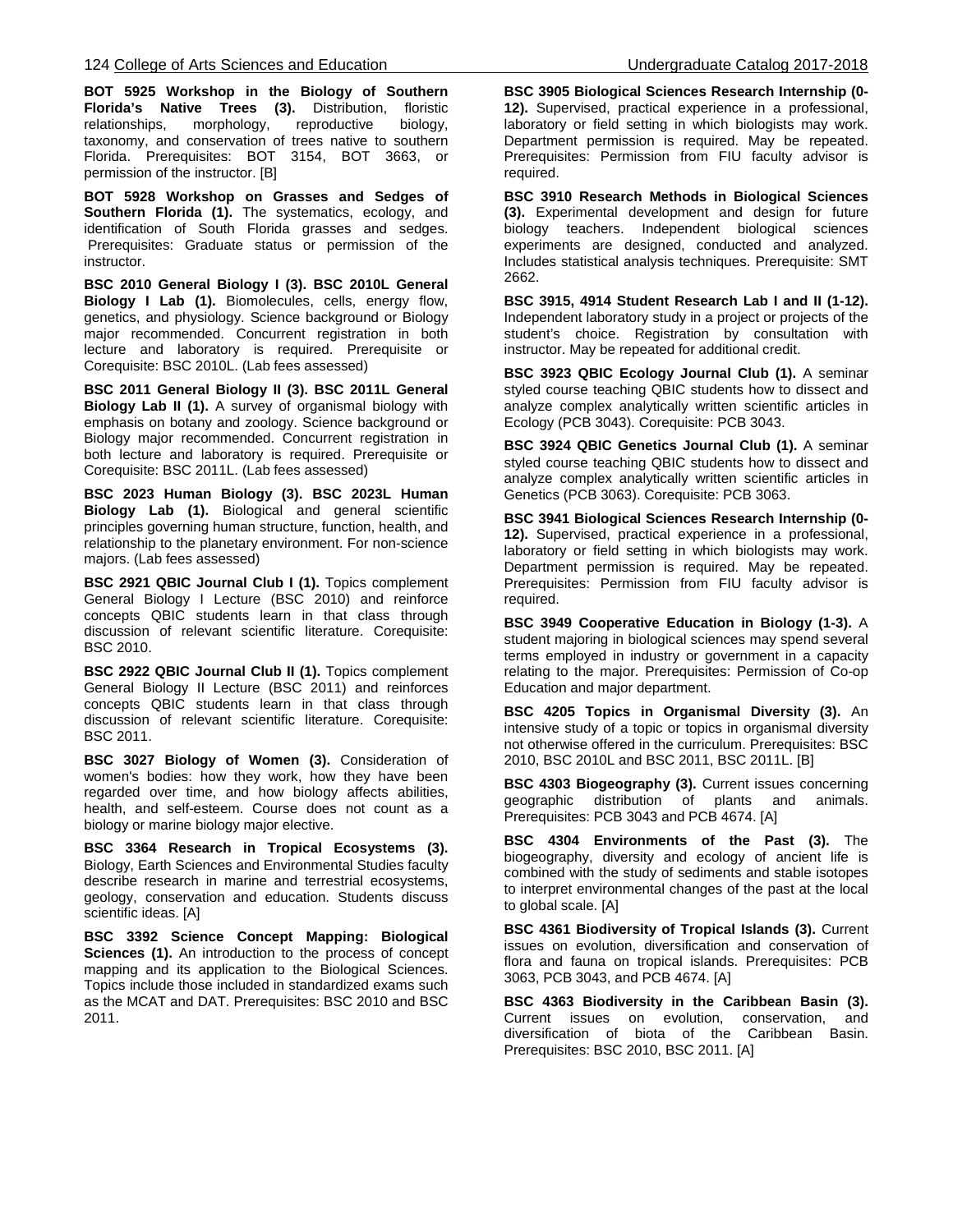**BSC 4401 Principles of Forensic Biology (3).** Molecular techniques used in forensic biology and how they, along with genetics, are used to generate a DNA profile in order to aid the administration of justice. Prerequisite: BSC 2010. [D]

**BSC 4422 Biotechnology: Applications in Industry, Agriculture and Medicine (3).** Biological, biochemical, ecological, engineering, entrepreneurial, and ethical aspects of biotechnology in industry, agriculture, and medicine. [D]

**BSC 4434 Bioinformatics for Biologists (3).** Introduction to bioinformatic resources/methods for biologists. Accessing, searching, retrieving, and analyzing data, including sequence alignment, phylogenetic analysis, and structure prediction. Prerequisites: BSC 2010, BSC 2011, PCB 3063. [B]

**BSC 4443 Functional Genomics and Proteomics (3).** Introduction to the importance of functional genomics and proteomics in biological research. Prerequisite: PCB 3063.  $[CI]$ 

**BSC 4473C Introduction to Scientific Diving (3).** Covers all aspects of conducting safe underwater research, including theoretical and practical aspects of diving, diving equipment, and scientific techniques. Prerequisites: OCB 3043+lab or PCB 3043+lab or CHS 4600 or OCE 3014, open water diving certification, permission of the instructor, FIU Diving Medical clearance, pass standardized swim test, at least 18 years old.

**BSC 4915L Honors Research (1-3).** Laboratory and/or field study in consultation with an Honors Thesis advisor. Prerequisite: Admission into Honors in Biological Sciences Program.

**BSC 4925 QBIC Cell Biology Journal Club (1).** A seminar styled course teaching QBIC students how to dissect and analyze complex analytically written scientific articles in Cell Biology (PCB 4023).

**BSC 4926 QBIC Evolution Journal Club (1).** A seminar styled course teaching QBIC students how to dissect and analyze complex analytically written scientific articles in Evolution (PCB 4674).

**BSC 4927 QBIC Science Café (1).** QBIC students will develop and host their own Science Café to transmit scientific subjects to and engage in a dialog with the general public. Prerequisites: BSC 3923, BSC 3924, BSC 4925, BSC 4926.

**BSC 4931 Senior Seminar (1).** An exploration of various research works in biological sciences. Oral presentation by the students required. Prerequisite: Senior standing. Prerequisites or Corequisites: PCB 3043, PCB 3063, PCB 4023, and PCB 4674.

**BSC 4934 Topics in Biology (1-3).** An intensive study of a particular topic or limited number of topics not otherwise offered in the curriculum.

**BSC 4970 Honors Thesis (3).** Writing an Honors Thesis. Prerequisite: BSC 4915L.

**BSC 5302 Ecosystems of the Past (3).** Analysis of local to global change in environments through time using faunal distributions, biodiversity, biogeography, physical and chemical properties of sediments, and stable isotopes. [A]

**BSC 5405C Environmental Instrumentation (3).** Theory and techniques for measurement of environmental parameters of interest to field biologist. Prerequisite: Permission of the instructor. [C]

**BSC 5406 Forensic Biology (3).** Forensic applications of molecular biology including PCR, STR techniques and other laboratory methods and data interpretation. Prerequisite: Graduate status. [D]

**BSC 5446 Advanced Functional Genomics and Proteomics (3).** Analysis of Modern Strategies to understand fundamental biological aspects using fundamental biological aspects advanced genomics and proteomic approaches. Prerequisites: PCB 3063 or equivalent.

**BSC 5459 Advanced Bioinformatics for Biologists (3).** Introduction to bioinformatic resources/methods for biology graduate students, accessing, searching, retrieving, and analyzing data, including an in-depth research project. Prerequisites: BSC 2010, BSC 2011, PCB 3063.

**BSC 5926 Graduate Bioresource Workshop (1).** This workshop is designed to introduce Biology graduate students to the various resources available for graduate teaching and research. Prerequisite: Graduate status.

**BSC 5927 Workshop: R Programming for Biologists (2).** Statistical methods and biological/ecological using R programming language. Prerequisites: (Graduate standing in Biology) or (STA 3111 and STA 3112).

**BSC 5928 Workshop: Vertebrate Animal Research (1).** Reviews the ethical, legal and practical guidelines for conducting research with live vertebrate animals. Required for students capturing, handling or collecting vertebrate animals in the course of research or teaching. Prerequisites: Graduate status or permission of the instructor.

**BSC 5929 Workshop: Paleoecology of South Florida (2).** Sampling, preparation, and identification of diatoms and foraminifera from a freshwater to marine transect, and application of ecology to interpreting past ecosystems.

**BSC 5931 Thesis Proposal Seminar (1).** Presentation of thesis proposal seminar. Permission of major professor required.

**BSC 5933 Current Topics in Tropical Biology (3).** An intensive study of particular tropical biology topics not otherwise offered in the curriculum. Prerequisite: Permission of the instructor.

**BSC 5935 Topics in Biology (1-3).** An intensive study of a particular topic or limited number of topics not otherwise offered in the curriculum. May be repeated for credit with different subject content. Prerequisites: Senior or graduate status.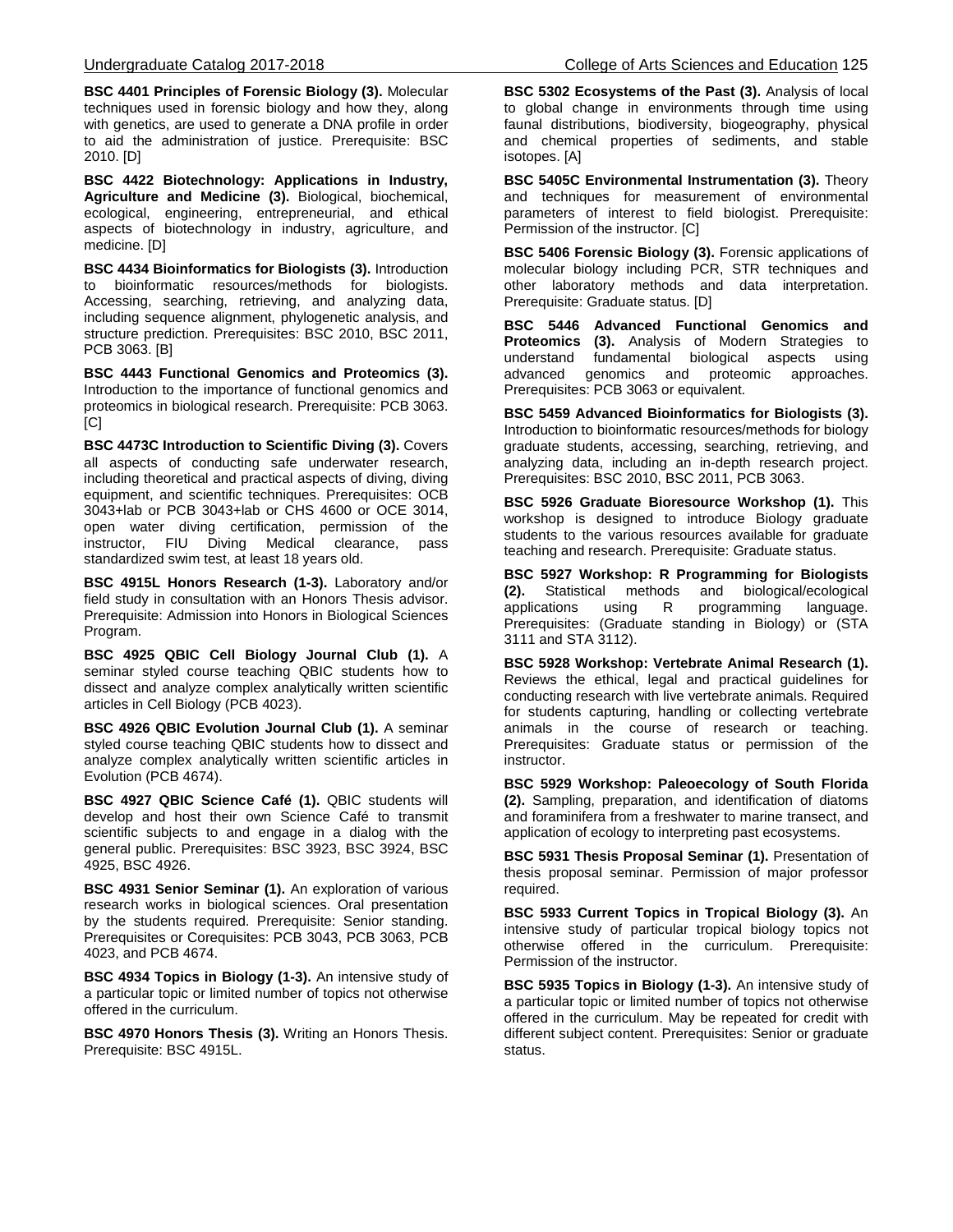**BSC 5936 Glaser Seminar: The Biology of Tomorrow (1).** A series of lectures by an invited, internationally recognized authority in biological topics of current and future concern.

**BSC 5945 Supervised Teaching in Biology (1-2).** Teaching in a biological discipline, under the supervision of departmental faculty. Prerequisite: Graduate status.

**BSC 5975 Thesis Defense Seminar (1).** Presentation of thesis defense seminar. Permission of major professor required. Prerequisite: Thesis proposal seminar.

**ENY 1004 General Entomology (3). ENY 1004L Entomology Lab (1).** The morphology, systematics, physiology and ecology of the major insect orders, and introduction to basic field procedures. Prerequisite: BSC 2011.

**ENY 4060 Entomology (3). ENY 4060L Entomology Laboratory (1).** Explorations of the morphology, physiology, behavior and metabolism of insects in the context of their evolutionary, environmental and economic significance. Prerequisites: BS 1010, BSC 2011, or permission of the instructor. [B]

**IDS 3214 Our Coastal Environment from the Bay to the World –** *GL* **(3).** Natural science principles applied to the world's coastal and marine environments, with emphasis on human use of and interaction with those environments, using cases from Florida and around the globe.

**MCB 2000 Introductory Microbiology –** *GL* **(3). MCB 2000L Introductory Micro Lab (1).** Basic concepts of microbes as pathogens, food spoilage and fermentative organisms. Microbial relationships to immunology, sanitation, pollution and geochemical cycling. Not applicable for majors in Biological Sciences. (Lab fees assessed)

**MCB 3007 Living with Microbes (3).** Explore the intricate relationship between human and planetary well-being and the microbes that inhabit us, both inside and outside our bodies.

**MCB 3020 General Microbiology (3). MCB 3020L General Microbiology Lab (1).** Introduction to the principles and techniques of microbiology, genetics, taxonomy, biochemistry and ecology of microorganisms. Prerequisites: CHM 2210 and CHM 2211; and BSC 2010 and BSC 2011; or permission of the instructor. [B]

**MCB 4022 Diversity of Microbes (3).** An introduction to the diversity of microbes to include the structural and functions dynamics and interactions as assessed by traditional or genetic methods. Prerequisites: MCB 3020 or instructor's permission. [B]

**MCB 4203 Microbial Pathogenicity (3). MCB 4203L Microbial Path Lab (1).** Host-parasite relationships: physiology of bacterial, fungal and viral pathogens emphasizing mechanisms of pathogenicity and the host response. Prerequisite: MCB 3020. [C]

**MCB 4404 Microbial Physiology (3).** Introduction to the study of physiological and metabolic activities of microorganisms and processes that affect them. Prerequisites: MCB 3020, MCB 3020L. [C]

**MCB 4404L Microbial Physiology Lab (1).** Introduction to the study of physiological and metabolic activities of microorganisms and processes that affect them. Prerequisites: MCB 3020, MCB 3020L. Prerequisite or Corequisite: MCB 4404. [C]

**MCB 4503 Virology (3). MCB 4503L Virology Lab (1).**  Principles and methods of study of bacterial, plant, and animal viruses. Molecular aspects of viral development, virus pathogens, and carcinogens. Prerequisites: CHM 2210. [C]

**MCB 4603 Microbial Ecology (3). MCB 4603L Microbial Ecology Lab (1).** Principles and applications of microbial interactions with the environment: physical, chemical, and biological. Prerequisites: MCB 3020 and MCB 3020L. [A]

**MCB 4653 Food Microbiology (3).** Public Health microbiology of water and sewage, microbiology of food preparation and spoilage; industrial aspects of microbiology. Prerequisite: MCB 3020. [A]

**MCB 4653L Food Microbiology Lab (1).** Public Health microbiology of water and sewage, microbiology of food preparation and spoilage; industrial aspects of microbiology. Prerequisites: MCB 3020 and MCB 3020L. [A]

**MCB 5116 Microbial Diversity (3). MCB 5116L Microbial Diversity Laboratory (1).** Analysis of metabolic and morphological diversity in bacteria in the context of bacterial systematics. Prerequisites: General Microbiology MCB 3020 and Lab MCB 3020L; additional course in microbiology or biochemistry. Corequisite: Concurrent registration in lecture and lab courses. [B]

**MCB 5205 Advanced Microbial Pathogenicity (3).** Overview of microbial pathogenicity, including interactions with hosts, evolution of pathogens, virulence factors, toxins, antibiotics, and case studies of specific pathogens. Prerequisites: MCB 3020 or permission of the instructor.

**MCB 5315C Workshop: Prokaryotic Cloning (2).** Description of molecular genetic methods for manipulation of prokaryotic DNA. Prerequisites: PCB 3063; BCH 3033; or CHM 4304 or permission of the instructor.

**MCB 5405 Biology of Photosynthetic Bacteria (3).**  Study of the physiology and ecology of photosynthetic bacteria, including Blue-green algae (cyanobacteria), purple and green bacteria, and Halobacteria. [A]

**MCB 5412 Advanced Microbial Physiology (3).** Overview of microbial metabolic diversity, including prokaryotic metabolic pathways, stress responses, cell signaling, and metabolic regulation. Prerequisite: Permission of the instructor.

**MCB 5453L Workshop: Prokaryotic Cell Signaling (1).** Covers chemical signals used by prokaryotes for cell-to cell communications. Prerequisites: MCB 3020 or permission of the instructor.

**MCB 5605 Microbial Ecology (3).** Principles and applications of microbial interactions with the environment. Current research areas are emphasized. Prerequisite: Graduate Level Standing.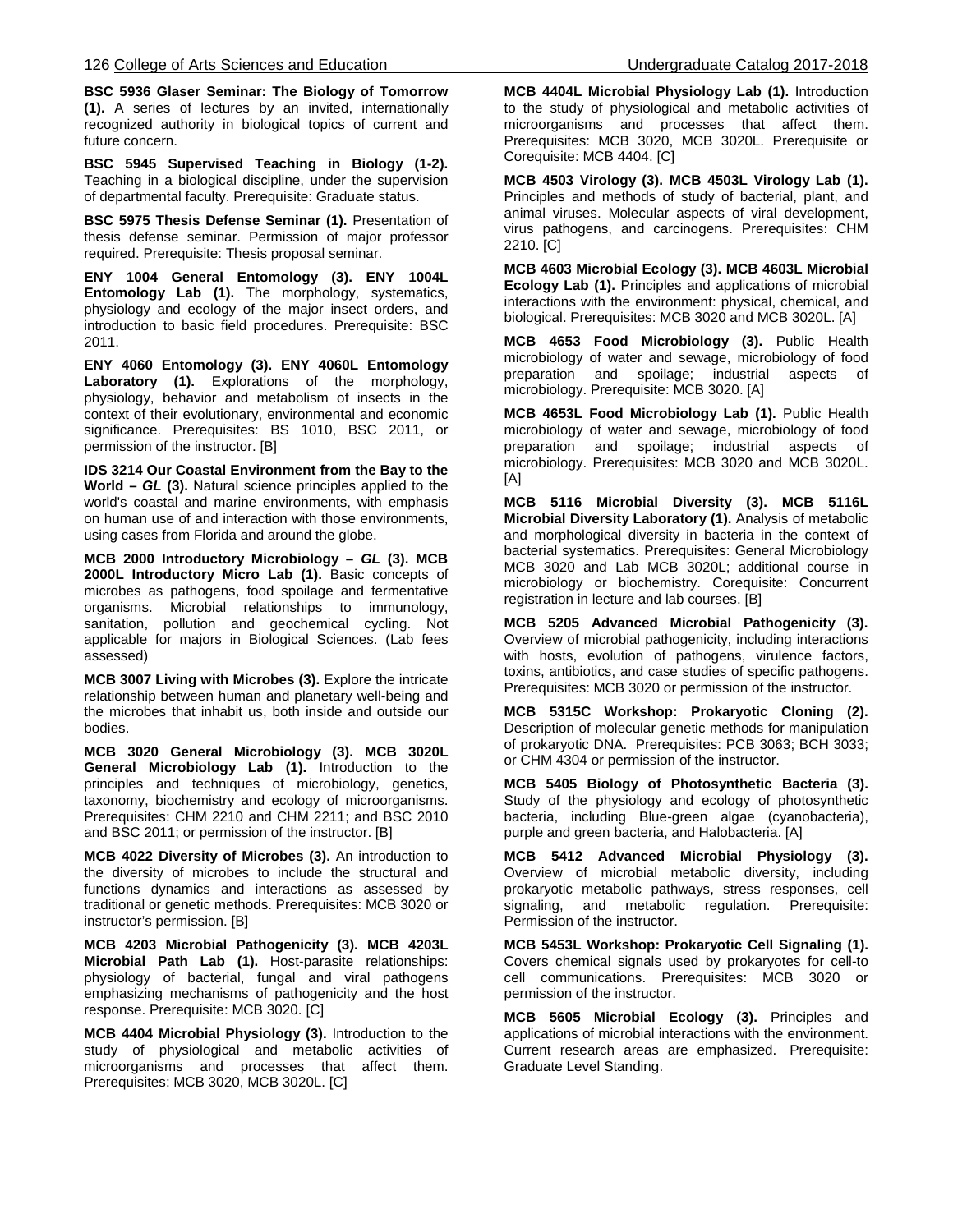**OCB 2003 Introductory Marine Biology –** *GL* **(3). OCB 2003L Introductory Marine Biology Lab (1).** A survey of marine biological environments and zones, including the relationship of the physical and chemical environment to the distribution of marine plants and animals. (Lab fees assessed)

**OCB 3043 Marine Biology and Oceanography (3). OCB 3043L Marine Biology and Oceanography Laboratory (1).** An ecological approach to the biology of organisms in the marine environment with an emphasis on zonation and adaptation to the physical environment. Intended for biology majors or other science majors. Prerequisites: BSC 2010 and BSC 2011. [A]

**OCB 3264 Biology of Coral Reefs (3).** Biology and ecological relationships of reef plants and animals with emphasis on their role in reef construction or bioerosion; reef constructional environments symbiotic relationships and biogeography. Prerequisites: BSC 2011 or Zoology. Ecology recommended. [A]

**OCB 4004 Biological Oceanography at Sea I (3).** An overview of current methods applied in biological oceanography including design of and working on research vessels and planning of research cruises. Prerequisite: OCB 3043. [A]

**OCB 4005C Biological Oceanography at Sea II (4).** Experience in research at sea involving cruise planning, participation in a research cruise, and sample data analysis. Methods oriented lectures/seminars and participation in lab and shipboard work. Prerequisites: OCB 4004 or permission of the instructor. [A]

**OCB 4070 Coastal Marine Conservation (3).** An overview of the basic subdisciplines - including science, governance, and policy - required for a detailed understanding of the most pressing problems threatening our coastal ecosystems. Prerequisites: OCB 3043 or PCB 3043. [A]

**OCB 4104C Field Methods in Marine Ecology (4).** Introduction to field and analytical methods applied in marine ecology research focusing on integrating principles of the scientific method, experimental design, data collection and analysis. Prerequisites: OCB 3043 or PCB 3043. [A]

**OCB 4303 Biology of Marine Mammals (3).** A survey of marine mammals including evolution, systematics, morphology, physiology, behavior, population dynamics, ecology, conservation and theory relevant to these areas of biology. Prerequisites: BSC 2010 and 1011 and PCB 3043 or OCB 3043. [B]

**OCB 4632 Marine Microbial Ecology (3).** Diversity, ecology and physiology of marine viruses, bacteria and protozoa, their role in marine food webs and the biogeochemical cycling of carbon and nutrients, and the significance of microbial food webs for marine productivity. Prerequisites: BSC 2010, BSC 2011, OCB 3043. [A]

**OCB 4633 Marine Community Ecology (3).** A survey of the ecological patterns, processes, and interactions in marine environments with an emphasis on the ecology of different ecosystems and interactions among organisms. Prerequisite: PCB 3043. [A]

**OCB 4711 Fisheries Science (3).** Fundamental theory and techniques of fisheries science, including population dynamics, recruitment, migration, growth, measurement techniques and modeling. Prerequisites: BSC 2010 and BSC 2011. [A]

**OCB 5006 Advanced Biological Oceanography at Sea I (3).** An in-depth overview and critical discussion of current methods employed in biological oceanography including design of and working on research ships and planning of research cruises. Prerequisite: Permission of the instructor.

**OCB 5007C Advanced Biological Oceanography at Sea II (4).** A hands-on experience in research at sea involving cruise planning, participation in an offshore cruise on a research vessel, and subsequent sample analysis, data evaluation and research report. Prerequisites: OCB 5006 or permission of the instructor.

**OCB 5575L Workshop: Aquatic Flow Cytometry (1).** A practical introduction to theories and applications of flow cytometry in the analyses of aquatic microorganisms<br>(bacteria, phytoplankton) and their physiology. (bacteria, phytoplankton) and their physiology. Prerequisite: Permission of the instructor.

**OCB 5634 Marine Ecology (3). OCB 5634L Marine Ecology Lab (1).** Review of processes determining species distribution and abundance in marine ecosystems. Energy flow and trophic relationships examined. Prerequisite: PCB 3043. Corequisite: Concurrent registration in lecture for lab courses. [A]

**OCB 5636 Advanced Marine Microbial Ecology (3).**  Diversity, ecology and physiology of marine viruses, bacteria and protozoa, their role in marine food webs and the biogeochemical cycling of carbon and nutrients, and the significance of microbial food webs for marine productivity. Prerequisites: BSC 2010, BSC 2011, OCB 3043, or graduate standing.

**OCB 5670L Techniques in Biological Oceanography (1).** A laboratory course designed to acquaint the student with biological sampling techniques at sea. Shipboard experience will be required as part of the course. Prerequisites: Previous course in marine biology and permission of the instructor.

**OCB 5715 Advanced Fisheries Science (3).** Theory and techniques of fisheries science comprising recruitment, growth, migration, population dynamics, modeling and measurement techniques. Prerequisite: Graduate standing.

**PCB 2061 Introductory Genetics (3). PCB 2061L Introductory Genetics Lab (1).** Principles of Mendelian and molecular genetics with selected examples of applications such as genetic engineering and twin studies.

**PCB 2099 Foundations of Human Physiology (3). PCB 2099L Foundations of Human Physiology Lab (1).**  Functional survey of the organ systems of the human body. Intended primarily for non-science majors. (Lab fees assessed)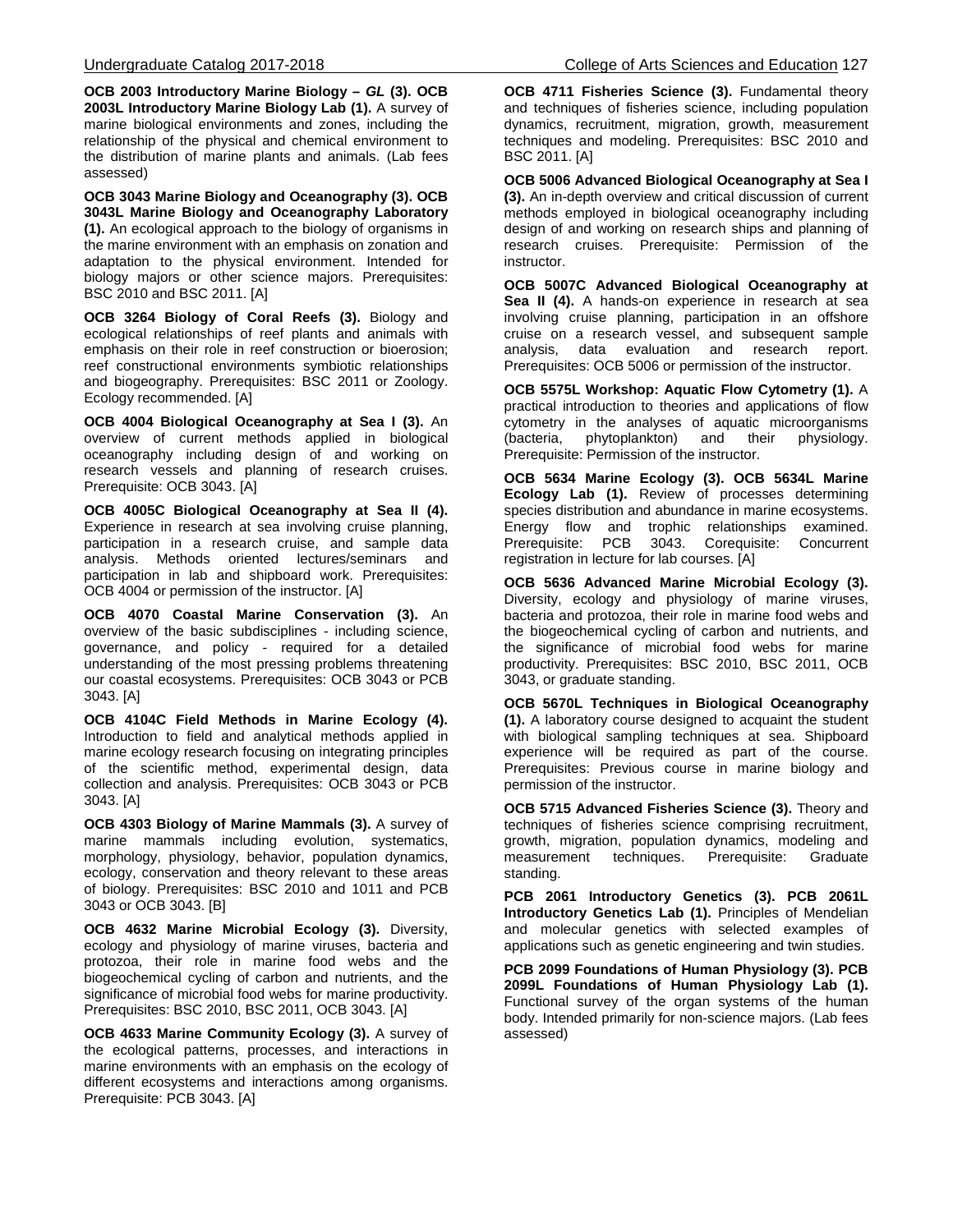**PCB 3043 Ecology (3). PCB 3043L Ecology Lab (1).** The basic principles governing the interaction of organism and environment. Trophic structure and energetics, species diversity, evolution of populations, biogeochemical cycles. Prerequisites: BSC 2010 and BSC 2011. [A]

**PCB 3063 Genetics (3). PCB 3063L Genetics Lab (1).**  Mendelian inheritance and introduction to molecular genetics. Prerequisites: BSC 2010. [D]

**PCB 3241 Biology of Aging (3).** Biologic changes that occur in aging with emphasis on underlying regulatory mechanisms, including the aging genome and structural and functional changes in organ systems. Prerequisites: BSC 2010 and BSC 2011. [C]

**PCB 3374 Tropical Ecology (3).** In-depth survey of tropical climatology, ecological processes characteristic of tropical habitats, and biodiversity and conservation of tropical regions. Prerequisite: PCB 3043. [A]

**PCB 3702 Intermediate Human Physiology (3).**  Functions of the human body and the physio-chemical mechanisms responsible for each organ's function. Prerequisites: BSC 2010 or BSC 2011. [C]

**PCB 3702L Intermediate Human Physiology Lab (1).**  Functions of the human body and the physio-chemical mechanisms responsible for each organ's function. Prerequisites: BSC 2010 or BSC 2011. Prerequisite or Corequisite: PCB 3702. [C]

**PCB 3703 Human Physiology I (3). PCB 3703L Human Physiology I Lab (1).** Basic facts and concepts relating to the physiology of cells and nervous, muscular, and cardiovascular systems, with emphasis on regulatory mechanisms and abnormal physiology. Prerequisite: BSC 2010. Prerequisite or Corequisite: PCB 3703. [C]

**PCB 3704 Human Physiology II (3). PCB 3704L Human Physiology II Lab (1).** Physiology of respiratory, gastrointestinal, excretory, endocrine and reproductive systems. Continuation of PCB 3703. Prerequisite: BSC 2010. Prerequisite or Corequisite: PCB 3704. [C]

**PCB 3711 Physiological Mechanisms (3).** Biophysical and biochemical perspective; Integrative aspects of physiology are de-emphasized to accomplish a detailed, but introductory coverage of mechanisms. [C]

**PCB 4023 Cell Biology (3).** A structural and molecular analysis of cell function. Prerequisites: PCB 3063 and CHM 1046. [C]

**PCB 4023L Cell Biology Lab (1).** Fundamentals of cell/histological identification and current techniques used to study cells. Prerequisite: PCB 3063.

**PCB 4133 Topics in Structure/Development (3).** An intensive study of a particular topic or topics in Structure-Development not otherwise offered in the curriculum. Prerequisites: BSC 2010, BSC 2010L and BSC 2011, BSC 2011L. [D]

**PCB 4232 The Biology of Acquired Immune Deficiency Syndrome (AIDS) (3).** An overview of Acquired Immune Deficiency Syndrome (AIDS) from biomedical and psychosocial perspectives. Prerequisites: BSC 2010, BSC 2011, CHM 1045, and II CHM 1046. [A]

**PCB 4233 Immunology (3). PCB 4233L Immunology Lab (1).** Fundamentals of immunology including antibody structure, immunopathology, molecular recognition at cell surfaces and immunological aspects of cancer biology. Prerequisite: PCB 3063. [C]

**PCB 4234 Biology of Cancer (3).** Explore fundamental biology of cancer as a dynamic system governed by evolutionary and ecological principles. Prerequisites: PCB 3063 and PCB 3043.

**PCB 4253 Developmental Biology (3).** Comprehensive survey of principles of development and critical analysis of methods used to study these problems. Prerequisites: PCB 3063 or BCH 3033. [D]

**PCB 4301 Freshwater Ecology (3). PCB 4301L Freshwater Ecology Laboratory (2).** Community-level analysis of marshes, lakes and rivers from theoretical and practical viewpoints, emphasizing quantitative description of community structure and function. Prerequisite: PCB 3043. Prerequisite or Corequisite: PCB 4301. [A]

**PCB 4373 Amphibian Ecology (3).** In-depth survey of the ecology of members of the vertebrate class Amphibia (caecilians, salamanders, and frogs). Prerequisite: PCB 3043. [A]

**PCB 4414 Behavioral Ecology (3).** Investigation of the adaptive significance of behavior. Synthesis and discussion of literature and theory pertaining to the strategies and tactics organisms use to survive and reproduce. Prerequisite: PCB 3043. [A]

**PCB 4442 Community Ecology (3).** Dynamic and descriptive community ecology: interactions among >2 species, patterns in species co-occurrences across space and time. Terrestrial, aquatic, and marine examples and applications. Prerequisites: PCB 3043, MAC 2311. [A]

**PCB 4452 Introduction to Wetland Ecology and Management (3).** Principles of wetland ecology and their application to management of freshwater and estuarine wetlands. Prerequisites: PCB 3043 or permission of the instructor. [A]

**PCB 4467C Marine Protected Areas –** *GL* **(4).** Introduction to the theory and methods for the design and management of Marine Protected Areas. Prerequisites: BSC 2010 and BSC 2011. [A]

**PCB 4514 Advanced Genetics (3).** Advanced level treatment of topics such as meiotic disjunction-uniparental disomy, transcription & splicing -differential splicing, polymorphisms, chromatin organization, horizontal gene transfer, etc. Prerequisite: PCB 3063. [C]

**PCB 4524 Molecular Biology (3). PCB 4524L Molecular Biology Lab (1).** Advanced nucleic acid and protein biochemistry: biosynthesis of macro-molecules and molecular genetics. Prerequisites: PCB 3063, BCH 3033 or CHM 4304. [C]

**PCB 4553 General Population Genetics –** *GL* **(3).** Analysis of gene and genotype frequencies in theoretical and real populations. Topics include genetic drift, mutation, and selection. Prerequisite: PCB 3063. [A]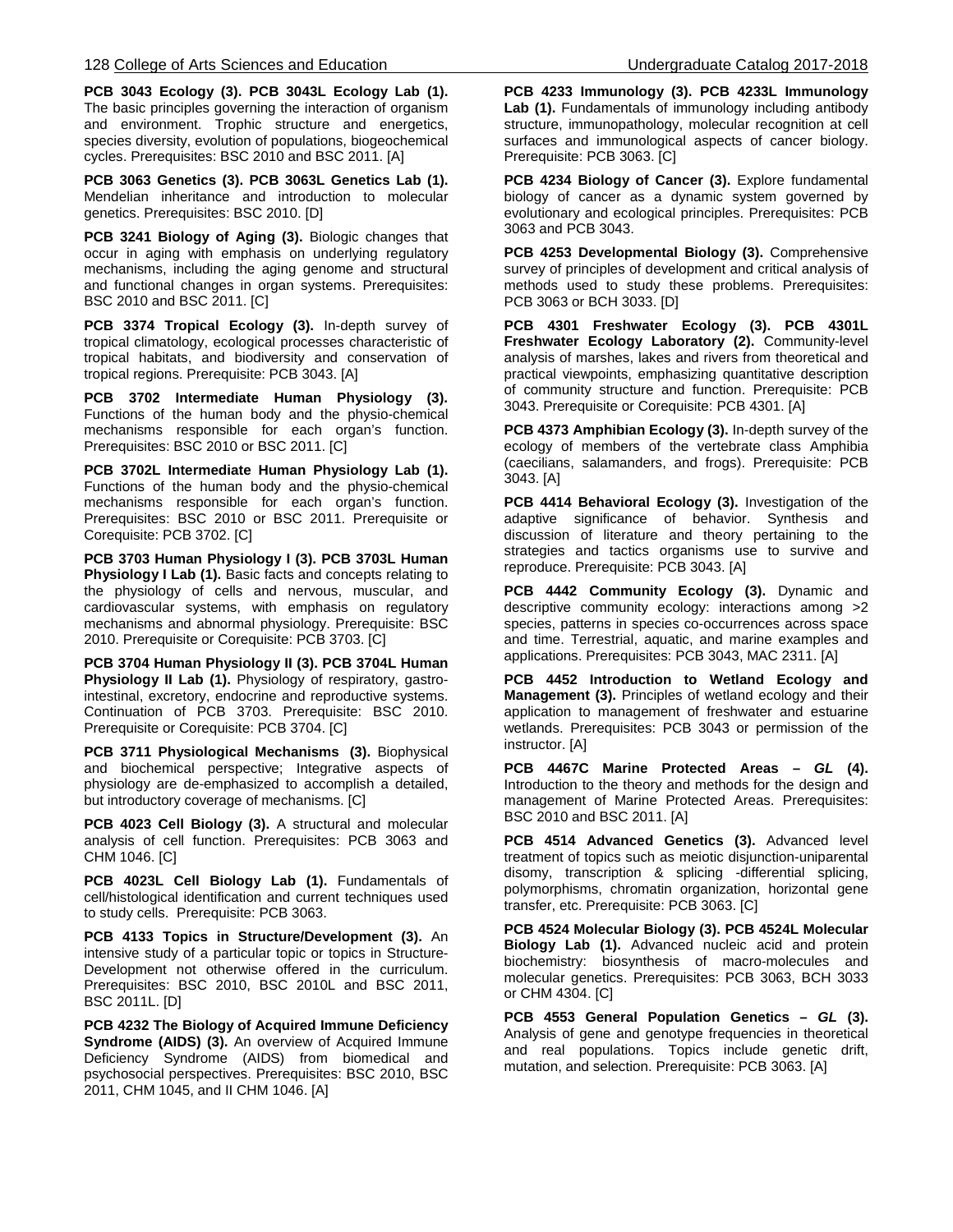**PCB 4663 General Human Genetics (3).** Examination of genetics as it applies to the normal and abnormal human condition. Includes topics such as genetic engineering, cloning, and human evolution. Prerequisite: PCB 3063. [D]

**PCB 4673 Evolutionary Ecology (3). PCB 4673L Evolutionary Ecology Lab (1).** Adaptation and interaction of plants and animals in natural and disturbed habitats. Prerequisites: PCB 3043 and PCB 3063. [A]

**PCB 4674 Evolution (3).** A study of the synthetic theory of evolution, its historic and experimental justification and the mechanisms of natural selection. Prerequisites: PCB 3063, PCB 3043. [B]

**PCB 4676 Human Evolution (3).** The evolutionary processes and relationships that have led to the unique biocultural development of the human species. Hominin origins and taxonomy are examined through fossil evidence. Prerequisites: BSC 2011 and PCB 3063. [B]

**PCB 4717 Topics in Physiology/Biochemistry (3).** An intensive study of a particular topic or topics in Physiology/Biochemistry not otherwise offered in the curriculum. Prerequisites: BSC 2010, BSC 2010L and BSC 2011, BSC 2011L. [C]

**PCB 4723 Animal Physiology (3). PCB 4723L Animal Physiology Lab (1).** Advanced study of physiological mechanisms employed by animals to maintain function of the organ systems and to interact with the environment. Prerequisites: BSC 2010, BSC 2011, and CHM 2211. [C]

**PCB 4724 Comparative Physiology (3). PCB 4724L Comparative Physiology Lab I (1).** Regulation of the internal environment: osmotic gastrointestinal, metabolic, circulatory and respiratory physiology. Prerequisites: BSC 2010 and BSC 2011 and CHM 2210. [C]

**PCB 4733 Human Systemic Physiology I (3). PCB 4733L Human Systemic Physiology Lab (1).** Selected topics in human physiology with emphasis on topics of clinical significance. Prerequisites: BSC 2010. [C]

**PCB 4734 Human Systemic Physiology II (3).** Selected topics in human physiology with emphasis on topics of clinical significance. Prerequisites: BSC 2010. [C]

**PCB 4805 Endocrinology (3).** Biochemistry, physiology and anatomy of the endocrine systems of vertebrates and invertebrates. Steroid, peptide, and terpenoid hormones which control reproduction, growth, and other parameters. Prerequisites: BSC 2011, CHM 2211, and one physiology course. [C]

**PCB 4805L Endocrinology Laboratory (1).** A series of lab exercises and experiments designed to supplement lecture material in PCB 4805, and coordinated with that content. Prerequisites: BSC 2010, BSC 2011, permission of the instructor. Corequisite: PCB 4805.

**PCB 4932 Topics in Ecology (3).** An intensive study of a particular topic or topic in Ecology not otherwise offered in the curriculum. Prerequisites: BSC 2010, BSC 2010L and BSC 2011, BSC 2011L. [A]

**PCB 5025L Molecular Biology Techniques Laboratory (3).** Covers DNA and RNA extraction, digestion, electrophoresis, Southern analysis, RFLP analysis, PCR amplification, cloning and automated sequencing. Prerequisites: Graduate status or permission of the instructor.

**PCB 5046 Advanced Plant Conservation Biology (3).** Survey of the causes and consequences of anthropogenic disturbances on plant diversity at different spatial scales, including critical evaluation of strategies to mitigate these impacts. Prerequisites: PCB 3043 or graduate status.

**PCB 5184 Workshop in Microtechnique (1).** Laboratory techniques required for preparation of tissues for light microscopy-histological study. Prerequisites: Graduate status or permission of the instructor.

**PCB 5215 Workshop in Histo- and Immunocyto-Chemistry (1).** Laboratory techniques for preparation of paraffin-embedded and frozen sections; selected procedures to demonstrate the fundamentals of histochemical and immunocytochemical labeling methods. Prerequisites: Graduate status or permission of the instructor.

**PCB 5235 Current Topics in Comparative Immunology (1).** A weekly seminar/discussion course consisting of research presentations by students, faculty and visiting scientists in the area of comparative immunology. It is recommended for students with a research interest in the comparative study of mammalian and nonmammalian species or using alternative animal models. Prerequisite: Permission of the instructor.

**PCB 5236 Immune Assessment (3).** A review of the genetics and biochemistry of immune dysfunction with a focus on the methods used to evaluate adaptive and innate immunological function. Prerequisites: PCB 4233 or permission of the instructor.

**PCB 5238 Marine Comparative Immunology Workshop (1).** A workshop at the Keys Marine Lab to present general and unique research methodologies associated with the immunology of marine animals. Prerequisite: Permission of the instructor.

**PCB 5239 Immunophysiology (3).** Physiological and endocrine regulation of the vertebrate immune system. Prerequisite: PCB 4233.

**PCB 5259 Topics in Developmental Biology (3).** Molecular and cellular mechanisms in the development of plants and animals. Prerequisite: Permission of the instructor. [D]

**PCB 5307 Limnology (3). PCB 5307L Limnology Lab (1).** Chemical and physical properties of standing and flowing freshwater systems; ecophysiology and interactions of the fresh water flora and fauna in relation to abiotic factors; oligotrophic to eutrophic conditions. [A]

**PCB 5327 Coastal Ecosystems and Modeling (3).** Basics of ecology for coastal and wetland ecosystems. The theory and mechanisms of simulation modeling. Hands-on creation and application of computer models in ecological research. Prerequisites: PCB 3043 and MAC 2311 or permission of the instructor. [A]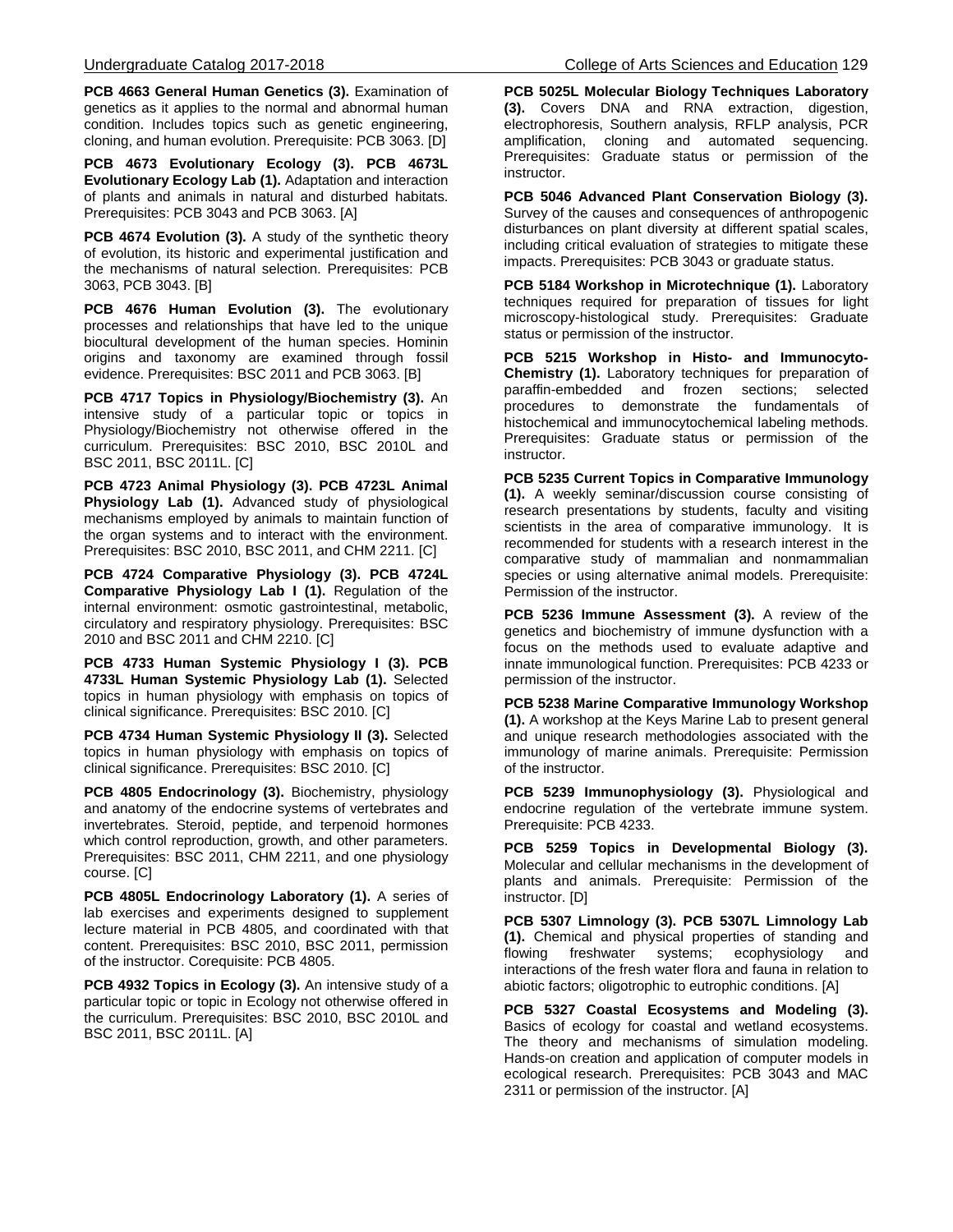**PCB 5328 Spatial and Landscape Ecology (3).**  Ecological processes with spatial components, including neighborhood interactions, foraging, metapopulations, infectious diseases, invasive species, and habitat associations. Prerequisites: PCB 5423. Corequisites: PCB 5443; MAC 2311.

**PCB 5356L Tropical Ecology Field Lab (3).** Field course in Costa Rica with fieldwork in two or more diverse habitats (rainforest, and dry forest). Emphasis on diversity and interactions between species. Visits to selected sites of deforestation, conservation and restoration. [A]

**PCB 5376 Animal Physiological Ecology (3). PCB 5376L Animal Physiological Ecology Laboratory (1).** Evolution-oriented approach to physiological adaptations of animals living in diverse environments. Considers the inter-relationship between behavior, energetics, and integrative regulation of metabolism. Prerequisites: PCB 3043, BCH 3033 or CHM 4304. [C]

**PCB 5405 Biochemical Ecology (3).** Principles of chemical communication between diverse organisms and the importance of a variety of allelo-chemicals in community structure. Prerequisite: Permission of the instructor.

**PCB 5407 Workshop: Microelectrodes in Microbial Ecology (1).** Use of microelectrodes to measure chemical micro-environments and biological processes in natural samples. Hands-on experience with O2 and pH electrodes. Prerequisite: Permission of the instructor.

**PCB 5415 Advanced Behavioral Ecology (3).** In-depth investigation of the adaptive significance of behavior. Synthesis and discussion of literature and theory pertaining to the strategies and tactics organisms use to survive and reproduce. Prerequisites: Graduate status or permission of the instructor.

**PCB 5418C Advanced Marine Protected Areas (4).** Study of theory and methods for the design and management of Marine Protected Areas including a research project. Prerequisites: BSC 2010 and BSC 2011.

**PCB 5423 Advanced Ecology: Populations and Communities (3).** Advanced analysis of population and community ecology. Prerequisites: PCB 3043 or permission of the instructor or graduate status. [A]

**PCB 5443 Advanced Ecology: Communities and Ecosystems (3).** Advanced analysis of ecological principles pertaining to communities, ecosystems, and landscapes, with special emphasis on the South Florida and Caribbean region. Prerequisites: PCB 3043 or permission of the instructor or graduate status. [A]

**PCB 5596 Workshop: In Situ Hybridization (1).** Analysis of gene expression by in situ hybridization techniques using whole mount and cry sectioned tissues. Prerequisites: Graduate status or permission of the instructor.

**PCB 5615 Molecular and Organismal Evolution (3).** The evolutionary relationships among nucleotides and proteins as well as the processes which yield these relationships. The possible molecular events leading to speciation. Prerequisites: PCB 3063.

**PCB 5616 Applied Phylogenetics (3).** Methods of phylogenetic analysis with focus on pragmatic applications to ecological and evolutionary studies. Hands-on experience with current computer programs for phylogenetic analysis. Prerequisites: Graduate status or permission of the instructor. [B]

**PCB 5665 Human Genetics (3). PCB 5665L Human Genetics Lab (2).** Principles and techniques in the analysis of humans and primates. Prerequisites: PCB 3063 and PCB 3063L, or permission of the instructor. Corequisite: Concurrent registration of lecture with lab course. [D]

**PCB 5677 Evolution and Development (3).** The models and evidence for the interaction of development and evolution, using both plant and animal systems. Prerequisite: Permission of the instructor.

**PCB 5685 Population Genetics (3).** Advanced analysis of gene and genotype frequencies in theoretical populations and analysis of real data. Linkage equilibrium, drift, migration and selection are a few of the topics covered. Prerequisite: PCB 3063. [A]

**PCB 5686 Population Biology (3). PCB 5686L Population Biology Lab (1).** Intrinsic properties of natural and theoretical populations and their dynamics and interactions, and responses to disturbance. Includes field problems and computer exercises. Prerequisites: PCB 3063 and PCB 4674, or permission of the instructor. [A]

**PCB 5687 Evolutionary Ecology (3). PCB 5687L Evolutionary Ecology Lab (1).** Adaptations and interactions of plants and animals in natural and disturbed habitats. Prerequisite: PCB 3043. [A]

**PCB 5725 Membrane Signal Transduction (3).** Hormones and neurotransmitters as extracellular messengers. Membrane receptors and mechanisms of signal transduction: membrane channels and enzymes, direct linkage and G-protein linkage. Second messengers. Prerequisites: BCH 3033 or CHM 4304. [C]

**PCB 5786 Membrane Physiology (3).** Chemical and physical properties of the plasma membrane, its biosynthesis and functions in transport and signal transduction. Prerequisites: PHY 2048, PHY 2049, BCH 3033. [C]

**PCB 5835 Neurophysiology (3). PCB 5835L Neurophysiology Lab (1).** Comparative neurophysiology; physico-chemical mechanisms of resting and action potentials; synaptic transmission; neural coding and integration; sensory-motor function and neurophysiological basis of behavior. Prerequisites: BCH 3033 and MAC 2311. [C]

**SCE 3813 Biology Education Seminar (1).** theoretical and practical introduction to pedagogical elements such as Cooperative, Inquiry and Problem-Based Learning. Students will learn how to teach biology effectively in the modern classroom. Prerequisite: Permission of the instructor.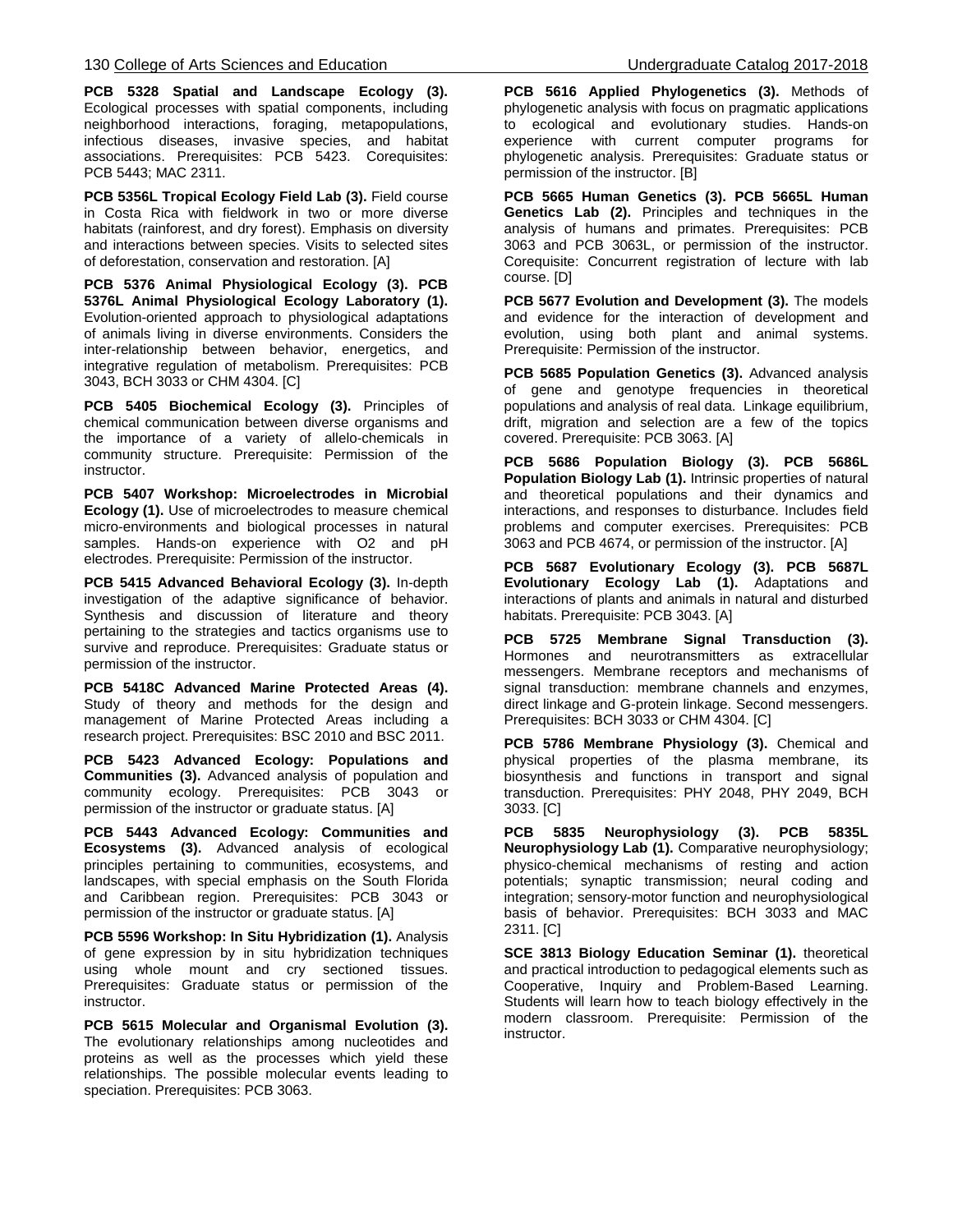**ZOO 3021 Comparative Zoology (3). ZOO 3021 Comparative Zoology Lab (1).** Characteristics, evolutionary relationships and physiological adaptations of metazoan animal groups from porifera through the chordates. Prerequisites: BSC 2010 and BSC 2011 with BSC 2010L and BSC 2011L. [B]

**ZOO 3205C Invertebrate Zoology (4).** Taxonomy, anatomy, development, physiology and ecology of major invertebrate groups, including terrestrial and aquatic phyla. Prerequisite: BSC 2011. [B]

**ZOO 3303 Vertebrate Zoology (3). ZOO 3303L Vertebrate Zoology Lab (1).** Systematics, anatomy, physiology, development and ecology of vertebrate animals. Prerequisites: BSC 2010 and BSC 2011 with BSC 2010L and BSC 2011L. [B]

**ZOO 3327 Human Evolutionary Morphology (3).** The major evolutionary adaptations that have led to the unique biocultural characteristics of the human species. Prerequisites: ZOO 3731. [D]

**ZOO 3378C Forensic Osteology (4).** A detailed examination of the human skeleton revealing such individual traits as sex, age, height, and race in order to assist law enforcement investigation in forensic<br>identifications. Prerequisite: Permission of the identifications. instructor.[D]

**ZOO 3603 Embryology (3). ZOO 3603L Embryology Lab (1).** Animal morphogenesis. Laboratory must be taken with lecture. Prerequisites: BSC 2010 and BSC 2011 with BSC 2010L and BSC 2011L. [D]

**ZOO 3713C Comparative Vertebrate Anatomy (4).**  Study of the structural diversity and classification of vertebrates and the evolution of various organ systems. Dissection of a variety of vertebrate specimens to reveal relationships of the various organ systems. Prerequisites: BSC 2010 and BSC 2011. [D]

**ZOO 3731 Human Anatomy (3). ZOO 3731L Human Anatomy Demonstration (1).** Survey of organ systems of the human body with major emphasis on the skeletal, muscular, and peripheral nervous system. Guided examination of prosected human cadavers. Prerequisites: BSC 2010 or PCB 2099 or BSC 2023 or MCB 2000 or HSC 3549. Corequisite: Concurrent enrollment in both lecture and laboratory required. [D]

**ZOO 3753 Histology (3). ZOO 3753L Histology Lab (1).**  Microscopic anatomy of cells, tissues and organs. Prerequisites: BSC 2010 and CHM 2210 and CHM 2211. [D]

**ZOO 4114 Principles of Paleobiology (3).** Concepts and methods of paleobiology. Covers the nature of fossils, adaptation, systematics, evolutionary trends through time, global origination and extinction, paleoecology and paleobiogeography. Prerequisite: BSC 2011. [B]

**ZOO 4234 General Parasitology (3). ZOO 4234L General Parasitology Lab (1).** Modern concepts of biology, development, immunology and pathology of animal parasites. Prerequisite: BSC 2010. Corequisite: Concurrent registration of lecture and lab course. [B]

**ZOO 4377C Functional Vertebrate Morphology (4).** The study of the diversity of anatomical structure in vertebrates and the relationship between form and function. Prerequisites: BSC 2011 and BSC 2011L, or permission of the instructor. [D]

**ZOO 4454 Fish Biology (3).** Covers the systematics, anatomy, physiology, reproductive biology, and ecology of fish. Prerequisites: BSC 2010, BSC 2011, PCB 3043. [B]

**ZOO 4462C Herpetology (4).** Study of the biology of reptiles and amphibians with emphasis on the natural history and ecology of local species. Prerequisites: BSC 2010 and BSC 2011 and PCB 3043 or permission of the instructor. [B]

**ZOO 4472 Ornithology (3). ZOO 4472L Ornithology Lab (2).** Avian systematics, anatomy, physiology, behavior, ecology, evolution, and conservation. Labs teach visual and auditory identification, census techniques, banding, and taping. Field trips alternate Saturdays and at least one overnight weekend field trip. Prerequisites: BSC 2010 and BSC 2011. Corequisite: Concurrent registration of lecture with lab course. [B]

**ZOO 4484 Primate Biology (3). ZOO 4484L Primate Biology Field Lab (1).** Survey of the natural history of the prosimians, monkeys, and apes with special emphasis on primate anatomy, evolution, ecology, and behavior. Prerequisites: BSC 2010 and BSC 2011 or permission of the instructor. [B]

**ZOO 4513 Animal Behavior (3). ZOO 4513L Animal Behavior Laboratory (2).** Evolutionary approach to under-standing the diversity of behavioral strategies. Ecological and physiological mechanisms of behavior will be emphasized. Prerequisites: BSC 2010, BSC 2011. [A]

**ZOO 4733 Survey of Regional Anatomy (3). ZOO 4733L Survey of Regional Anatomy Lab (2).** The regional anatomy of the human body as revealed by dissections, radiographs, models and videos. Prerequisites: BSC 2011, BSC 2011L, CHM 1046, CHM 1046L, and PHY 2054. (Lab fees assessed) [D]

**ZOO 4743C Neuroscience (4).** Structure and function of the human nervous system. Dissection and demonstration of human nervous system and various neurophysiology labs. Prerequisites: BSC 2010, BSC 2011, CHM 2211. [D]

**ZOO 4744 Neurobiology (3).** A comparative overview of the function of the nervous system covering neurons, sensory and motor systems, and the neural basis of behavior. Prerequisites: BSC 2010 and BSC 2011. [C]

**ZOO 4781 Sensory Systems in Neurobiology (3).** A comparative overview of sensory systems covering environmental stimuli, physical transduction, neural processing, and behavioral responses. Prerequisites: ZOO 4744 or permission of the instructor.

**ZOO 5265 Biology of Crustaceans (3). ZOO 5265L Biology of Crustaceans Laboratory (1).** Morphology, physiology, systematics and evolution in crustaceans. [B]